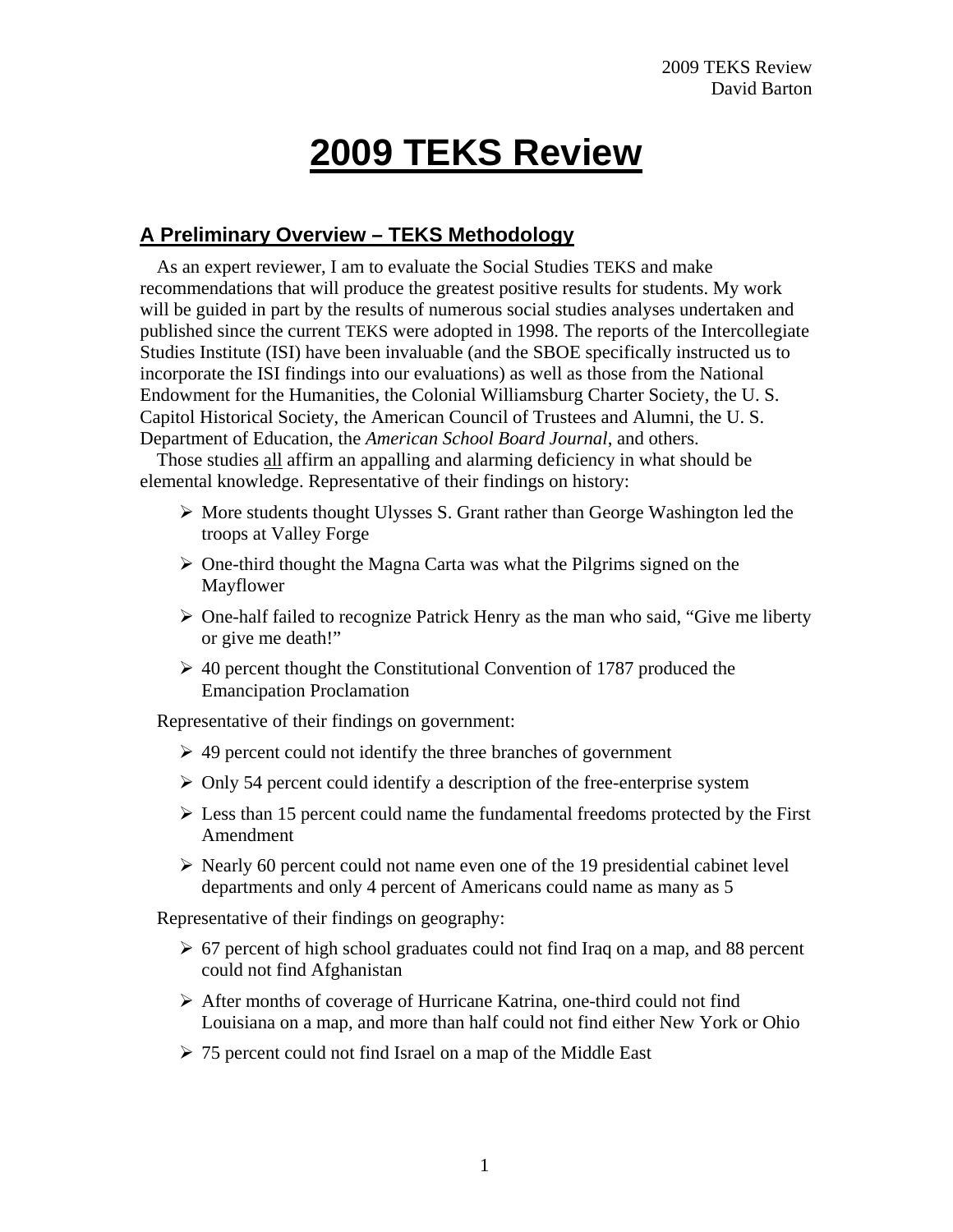Because the studies unanimously validate the abysmal lack of basic student knowledge in history, government, and geography, a complete evaluation not only of TEKS content but also of TEKS methodology is warranted.

A survey of state and federal laws enacted to address the massive deficiencies in student knowledge has been helpful. These laws indicate that the solution rests in moving away from the broad and expansive approach that became associated with social studies and instead returning to the much narrower content-based approach that formerly characterized American history studies.

For example, in "No Child Left Behind" (passed in 2002), special emphasis is twice placed on "the teaching of traditional American history in elementary and secondary schools as a separate academic subject (not as a component of social studies)"  $(\frac{2351(a)(1)(2)}{216})$  (emphasis added). Two years later in 2004, a federal law was passed designating each September 17 as "Constitution Day," requiring that schools set aside specific time to instruct students about the Constitution. That law also sought to create "a deeper understanding and appreciation of American history as a separate subject."

A state law passed in 2001 (and strengthened in 2003) requires that each year social studies classes from grades 3-12 set aside a "Celebrate Freedom Week" (TAC, Title 19, Chapter 75, Rule §74.33(a)). Additionally:

Instruction during Celebrate Freedom Week. Each social studies class shall include, during Celebrate Freedom Week . . . appropriate instruction concerning the intent, meaning, and importance of the Declaration of Independence and the United States Constitution, including the Bill of Rights, in their historical contexts. The study of the Declaration of Independence must include the study of the relationship of the ideas expressed in that document to subsequent American history, including the relationship of its ideas to the rich diversity of our people as a nation of immigrants, the American Revolution, the formulation of the United States Constitution, and the abolitionist movement, which led to the Emancipation Proclamation and the women's suffrage movement.

The next section of that law specifically directs:

Each school district shall require that, during Celebrate Freedom Week . . . students in Grades 3-12 study and recite the following text:

"We hold these Truths to be self-evident, that all Men are created equal, that they are endowed by their Creator with certain unalienable Rights, that among these are Life, Liberty and the Pursuit of Happiness – That to secure these Rights, Governments are instituted among Men, deriving their just Powers from the Consent of the Governed."

This law mandates a knowledge of specific historical facts and content, including memorizing key portions of America's founding documents.

And TEC 28.002 (referenced frequently throughout the TEKS) stipulates that student curriculum is to include instruction in "social studies, consisting of Texas, United States, and world history, government, and geography" (TEC  $28.002(a)(1)(D)$ ) (emphasis added). According to state law, social studies consists of the study of the three specific areas of history, government, and geography. (Other state laws require that within these three areas, citizenship, patriotism, and the free-market system must be emphasized.)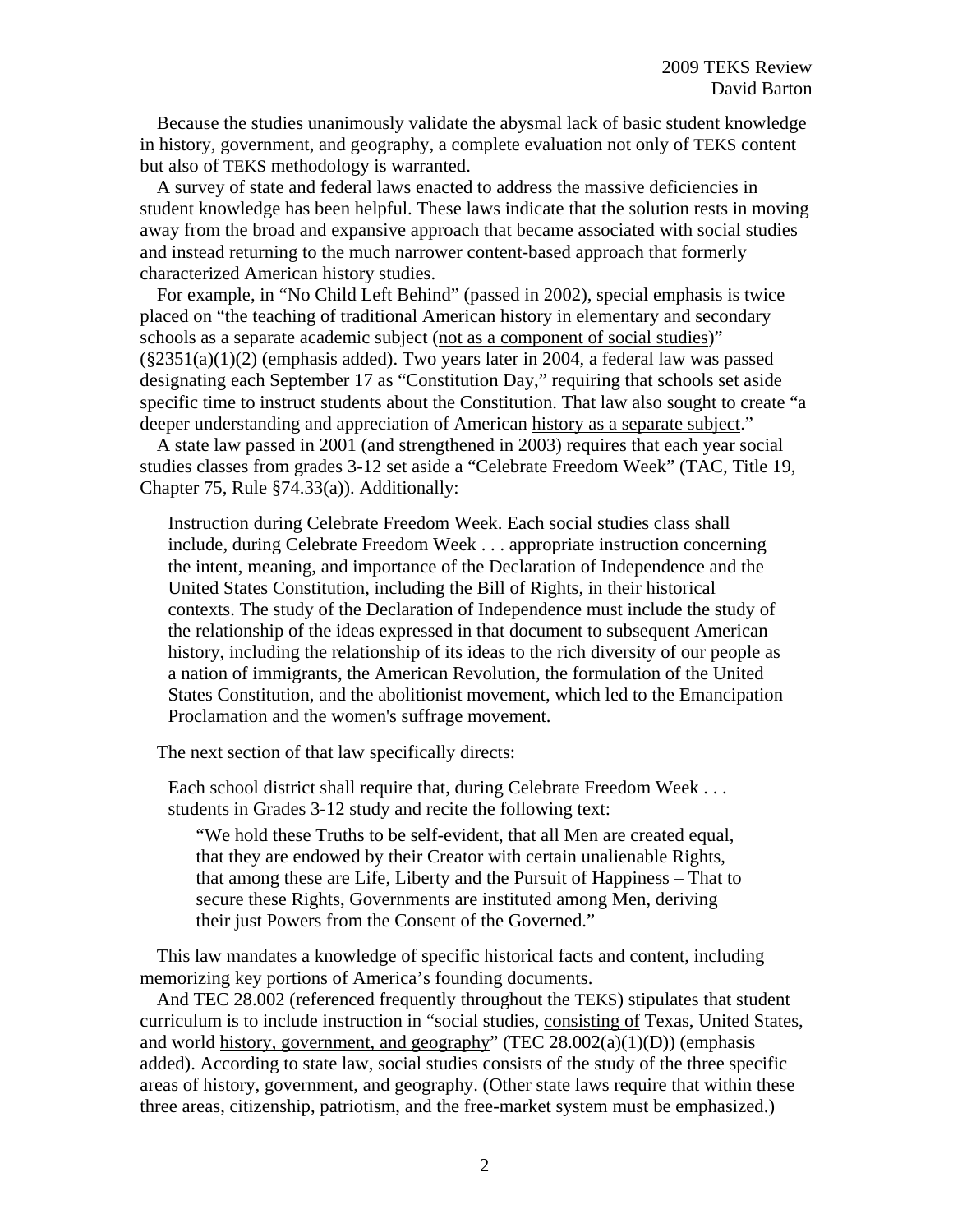Strikingly, neither state nor federal law places any emphasis on the many additional strands currently appearing in the TEKS; the focus is entirely on attaining knowledge in three specific areas.

The current TEKS have strayed far afield from the mandate to focus on history, government, and geography; the primary emphasis on those three areas has clearly been diluted by the addition of numerous others strands. Based on the specific criterion set forth under state law, it would be beneficial to remove several strands and return to an emphasis on the three statutory areas.

As a related corollary, state law specifically stipulates the character traits to be instilled in the course of preparing students for citizenship (Acts 2001, 77th Leg., ch. 478, Sec. 1). Those traits are to include:

Courage; trustworthiness, honesty, reliability, punctuality, and loyalty; integrity; respect and courtesy; responsibility, accountability, diligence, perseverance, and self-control; fairness, justice and freedom from prejudice; caring, kindness, empathy, compassion, consideration, patience, generosity, and charity; good citizenship, patriotism, concern for the common good and the community, and respect for authority and the law.

Given this criterion, care must be taken that the examples of historical personalities selected for special emphasis to students conform to these traits. Currently, some of the selected individuals highlighted in the 1998 TEKS did not reflect these traits. (See, for example, Grade 4 (b)(5)(b): Henry Cisneros, who pled guilty to charge of lying to the FBI about money he paid to a former mistress, and the mistress also pled guilty to 28 felony counts; and also John Tower, whose admitted "womanizing" cost him his job as Secretary of Defense in the Bush 41 Administration.) While it is appropriate to cover notable individuals (including their failings) in the ordinary course of historical studies, it is inappropriate under the standards set forth in state law to highlight these individuals as examples of good citizenship or of individuals who made a positive difference in their community.

## **Measurable Results**

Currently, many of the TEKS are so vague and indefinite as to make them incapable of academic assessment; they should be clear and concise so as to be measurable.

[See, for example, Grade 6 (3)(B); (20)(C); Grade 7 (17)(C); Grade 8 (1)(B); (10)(A); U. S. History (1)(B); (8)(A); (8)(B); (20)(C); World History (1)(C); (11)(A); (11)(B);  $(25)(E)$ ; World Geography  $(7)(D)$ ;  $(15)(C)$ ; Government  $(17)(C)$ ;  $(21)(C)$ ; Sociology (5)(A); (5)(B); (17)(A); (18)(A); Psychology (1)(A); (1)(B); (4)(A); (17)(B); World Geography (22 A-D and 23 A-D – which are repeated in many other of the courses); etc.]

In some cases, one might as well simply say, "Create an eight-grade history text, using history materials appropriate for eight-grade classes." While textbook publishers surely appreciate this latitude given them in the 1998 TEKS, the results of historical assessments during that period affirm such an approach to be an embarrassing failure. The TEKS must become more definitive, stipulating specific rather than general content related to history, government, and geography.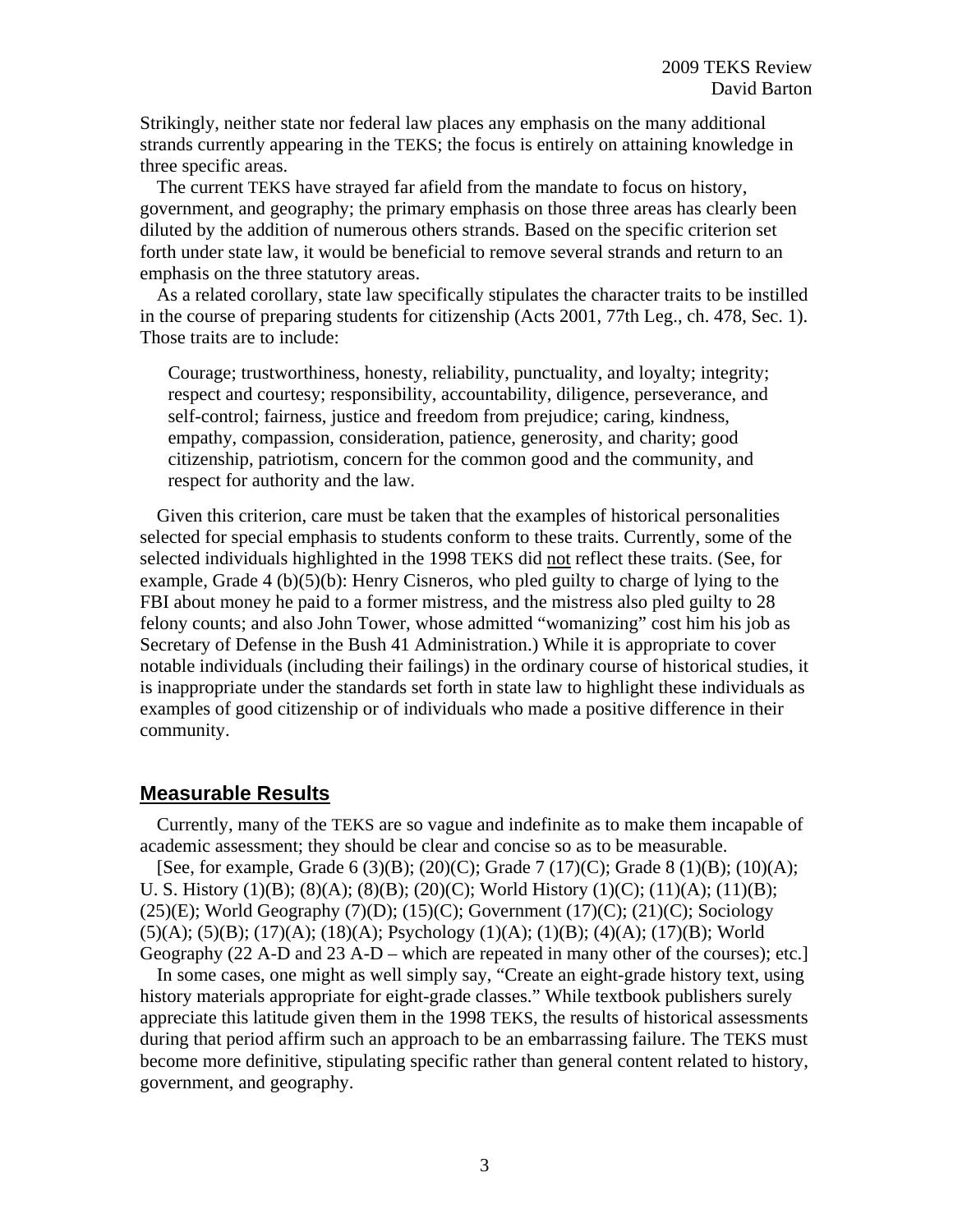Additionally, other TEKS are poorly worded and the concept badly expressed. An example is this one from Kindergarten (also in Grade 1  $(b)(12)$  and Grade 2  $(b)(4)$ ):

(2) History. The student understands how . . . ordinary people helped to shape the community, state, and nation. The student is expected to:

(B) identify ordinary people who have shaped the community.

According to the dictionary, "ordinary" means "somewhat inferior or below average; mediocre; of no special quality or interest; commonplace; unexceptional; undistinguished." Is this actually what is to be highlighted to students? And what is the measurement for "ordinary"? – and how does "ordinary" shape a community? Is the purpose of this TEKS to show that all citizens shape a community through their participation? – or is it to highlight the different professions that compose a community (e.g., police, teachers, clergy, engineers, media, etc.)? – or is it to use some nebulous standard to identify "ordinary" people who have shaped their communities? This TEKS is poorly worded and is not clear, concise, or measurable.

Similarly vague is the TEKS from Grade 2 (and Grade 3 (b)(10)(D)):

(13) Citizenship.

(C) identify ordinary people who exemplify good citizenship.

Again, who are they? – and how is the fulfillmen of this TEKS to be measured?

#### **An Overemphasis on Methodology and Pedagogy**

Several of the TEKS currently focus on methodology more than historical, government, or geographic content. Since any competent teacher has already been trained for teaching, TEKS addressing methodology and pedagogy represent a needless redundancy and should be eliminated.

Examples of pedagogical TEKS (those that seem to relate to teaching method more than content) include these from World Geography:

(22) Social studies skills. The student communicates in written, oral, and visual forms. The student is expected to:

(A) design and draw appropriate maps and other graphics such as sketch maps, diagrams, tables, and graphs to present geographic information including geographic features, geographic distributions, and geographic relationships;

(B) apply appropriate vocabulary, geographic models, generalizations, theories, and skills to present geographic information;

(C) use geographic terminology correctly; and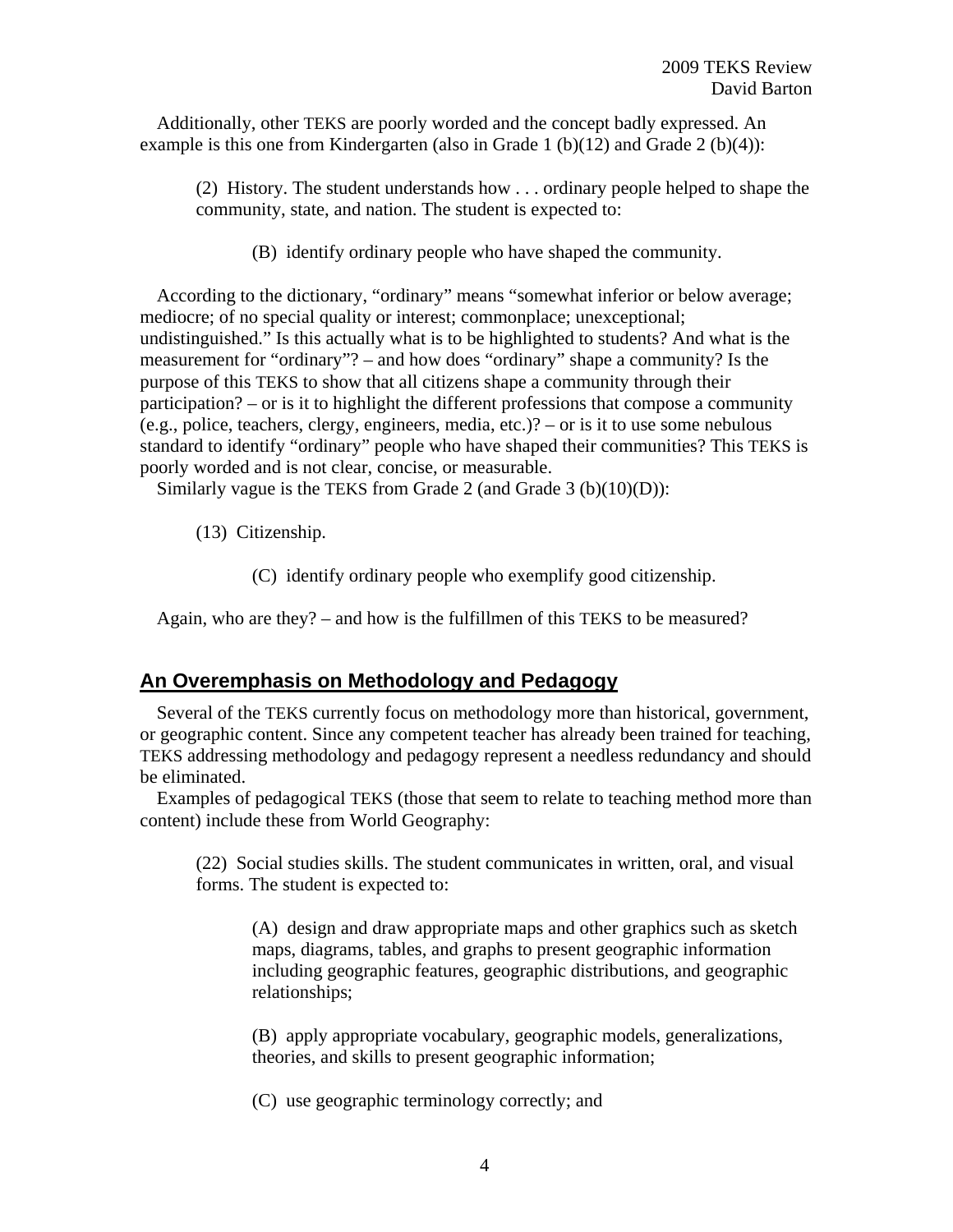#### (D) use standard grammar, spelling, sentence structure, and punctuation.

Not only does this TEKS relate to pedagogy more than historical content, but even the "skills" to be demonstrated in this section are more closely associated with Language Arts and speech class than history.

There are many other examples as well.

Significantly, multiple studies released through The National Center for Education Statistics (NCES) over recent years affirm that attention on methodology exacerbates a decline of academic knowledge.

For example, students graduating with an education degree (where the study of methodology is a significant emphasis) who then take graduate admission tests (such as the GRE, MCAT, or LSAT) regularly record the lowest academic scores on those tests. For example, in the GRE, education majors score next to the last, and in the LSAT, they rank  $26<sup>th</sup>$  of 29 majors. Conversely, teachers with a full major in the subject they teach (whether math, science, humanities, English, history, or any other subject) score much higher than teachers who hold either an education or an educational administration degree (where methodology is stressed). Consequently, some colleges have begun dropping schools of education, instead requiring prospective teachers to obtain a full degree in the field in which they plan to teach.

At the risk of offending education majors, statistics unequivocally prove that an emphasis on methodology and pedagogy detracts from a sound content-based education. The TEKS should reflect what these studies now affirm: methodology and pedagogy TEKS should be eliminated and the emphasis kept on stronger educational content that is clear, concise, and measurable.

## **Culture**

Culture is defined as "the behaviors and beliefs characteristic of a particular social, ethnic, or age group"; culture is a natural product of every society. In the course of examining the history, government, and geography of a particular people, their common culture – their characteristic beliefs and behaviors – will be presented. So why contrive to make culture a separate element of study? Do we actually believe that students do not know that there are different cultures around them?

Further demonstrating the weakness of having culture as a separate strand, the culture TEKS frequently stipulate that students are to identify "the contributions of people of various racial, ethnic, and religious groups" [Grade  $4(a)(1)$ ; (b)(20); (b)(20)(c); Grade 5  $(b)(4)(g)$ ;  $(b)(23)$ ; etc.] as well as understand the "differences within various and selected racial, ethnic, and religious groups" [Grade 4 (b)(20)(A); Grade 5 (b)(23)(A); etc.]. But since many individuals do not belong to a "selected racial, ethnic, or religious group," does this mean they have made no specific contributions or that there is nothing to understand about them? And why limit culture to just three categories? Why not also require a separate recognition of those from gender (or perceived gender) groups, philosophical, professional, sports, geographic, geriatric, and every other possible grouping identification?

Study should be made of all significant contributions and those who made them – period – notwithstanding any "racial, ethnic, or religious group" to which they might (or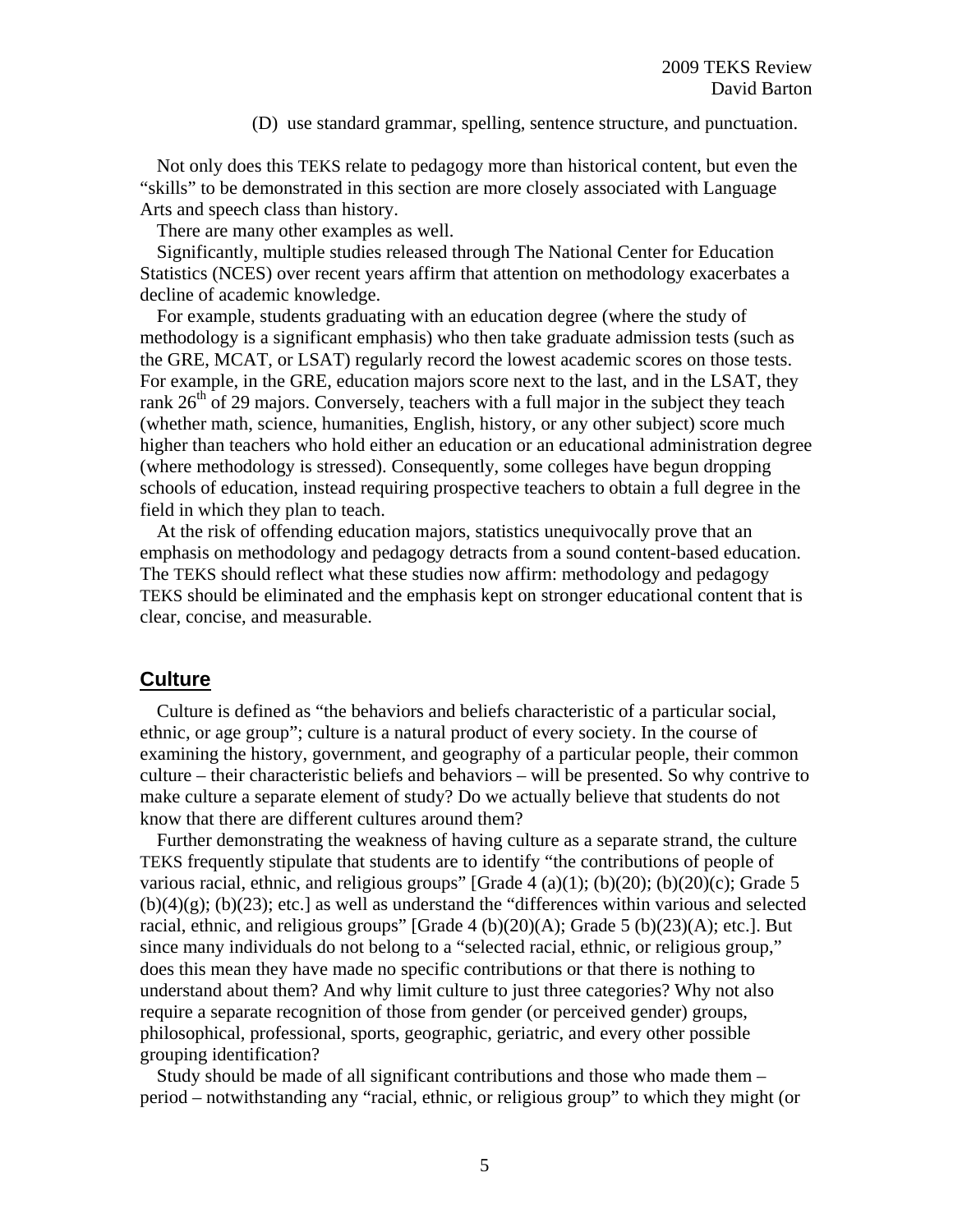might not) belong. If the story of history and those who made significant contributions is accurately presented, then the culture involving those individuals will be presented as a matter of course.

Therefore, when the story of the Battle of Yorktown is recounted, the famous portrait of Gen. Marquis de Lafayette standing with James Armistead will be shown, showing black and white heroes standing side by side – one, the young white general; the other, the black who was the first double-spy in American history who perhaps shaved months off the Revolution. Similarly, when students see John Trumbull's Battle of Bunker Hill, they will see black hero Peter Salem (one of the most highly decorated soldiers of that battle) standing by white soldier David Grovesnor – the two fighting side by side. And when the picture of Washington crossing the Delaware is shown, students will see Washington standing in the boat with Prince Whipple and Oliver Cromwell – two black patriots who served with the general staff throughout the Revolution. Or when students see the famous Chicago statue of Revolutionary War heroes George Washington, Robert Morris, and Haym Salomon, they will see two Christians standing with a Jew, all close friends and compatriots throughout the Revolution. The opportunities are endless, but simply providing an accurate view of history will show students both diversity and culture.

The current emphasis results in pointing out differences between groups, thus emphasizing those things that divide rather than unite. It is literally taking *E Pluribus Unum* and reversing it to *E Unum Pluribus* – instead of many becoming one, we take the one and divide it into many. The separate culture strand should be removed – it detracts from the emphasis that should be placed on history, government, and geography, for when those three elements are accurately presented, culture is also accurately presented.

# **Social Studies Skills**

At the end of nearly every grade level is a concluding TEKS that stipulates:

Social studies skills. The student uses problem-solving and decision-making skills, working independently and with others, in a variety of settings. The student is expected to:

(A) use a problem-solving process to identify a problem, gather information, list and consider options, consider advantages and disadvantages, choose and implement a solution, and evaluate the effectiveness of the solution; and

(B) use a decision-making process to identify a situation that requires a decision, gather information, identify options, predict consequences, and take action to implement a decision.

[See, for example K (17); Grade 1 (19); Grade 2 (19); Grade 3 (18); Grade 4 (24); Grade 5 (27); Grade 6 (23); Grade 7 (23); Grade 8 (32); U. S. History (26); World History (27); World Geography (23); U.S. Government (23); etc.]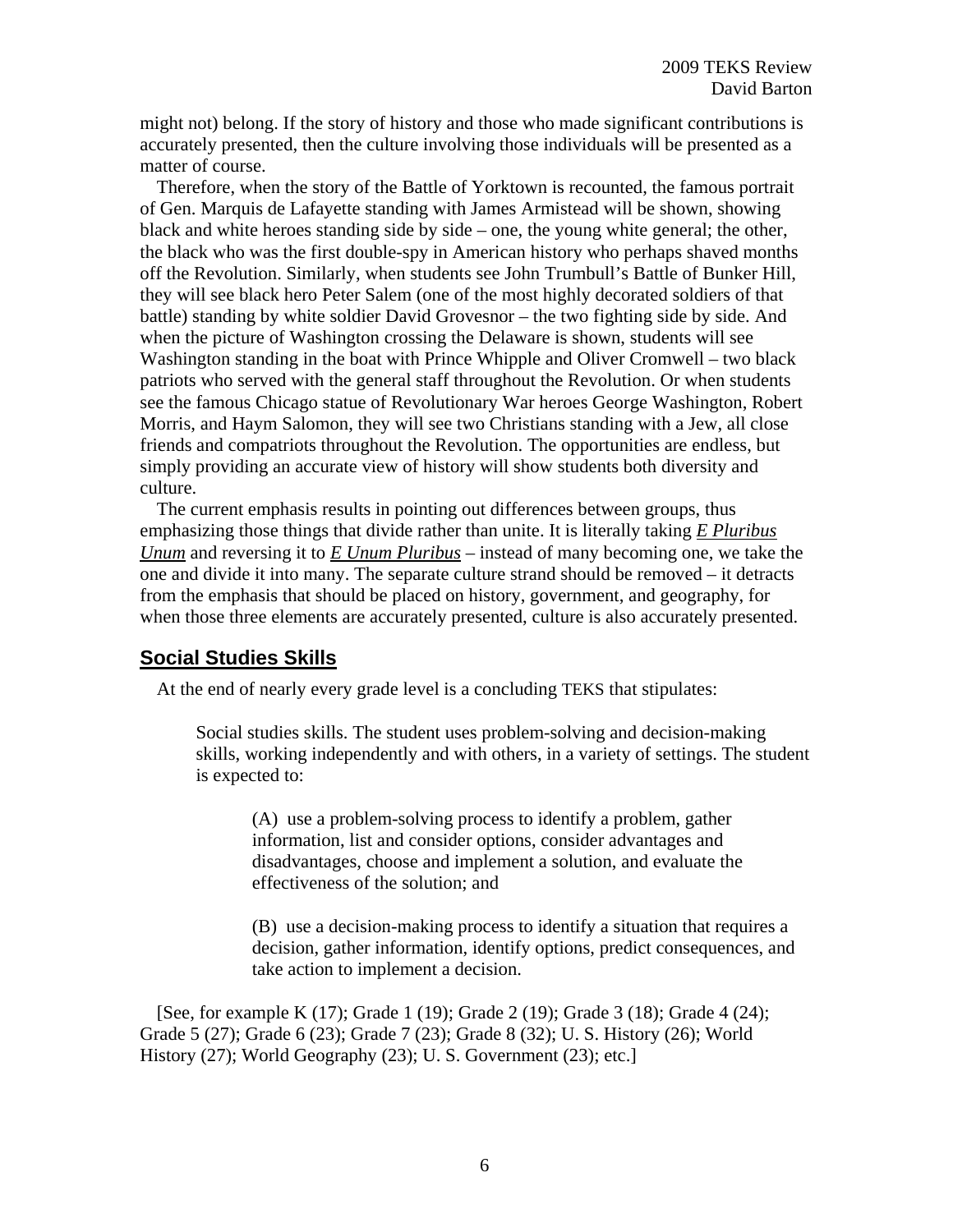As it now appears, this TEKS is essentially useless. It offers absolutely no direction to the publisher, who is therefore left free to concoct any scenario, including ones that have absolutely no relation to anything historical, governmental, or geographical.

If the object of this TEKS is to teach students to use their mind, then propose the type of historic forensic problems utilized by students throughout earlier generations of American history. For example, Robert Troup Paine (1829-1851) recorded that a problem students in his day addressed was "Whether the conduct of the patriots who destroyed the tea in Boston Harbor in 1773 is to be condemned." Answering this question would require an application of the skills delineated in these TEKS.

A similar scenario could be proposed relative to the Fugitive Slave Law and the Underground Railroad; of whether to secede or remain in the United States; of whether to remain in Oklahoma during the Dust Bowl or move elsewhere; whether to send troops to the relief of the Alamo or hold them to build a larger army for San Jacinto; or a plethora of other genuine historical debates and dilemmas which require analysis and a use of the mind but which also reinforce a knowledge of history, government, and geography.

Unless this TEKS can be made clear, concise, and measurable, it should be removed.

# **Prioritization of Source Content**

Every grade level and course has a TEKS with a directive to "use a variety of rich material such as . . ." [see (a)(2) in every section]. Notice the priorities established by those 11 separate TEKS:

- $\triangleright$  In all 11 TEKS, biographies, poetry, songs, and artworks are to be presented
- $\triangleright$  In 7 of the 11, novels, speeches, and letters are to be presented
- $\triangleright$  In 4 of the 11, folktales, myths, legends are to be presented
- $\triangleright$  In 4, autobiographies are to be presented
- $\triangleright$  In 3, diaries are to be presented
- $\triangleright$  In 2, landmark cases of the U.S. Supreme Court are to be presented
- $\triangleright$  In 1, the text of the Declaration and the Constitution is to be presented

From this listing, several questions arise:

- $\triangleright$  Why is "poetry, songs, and artwork" presented to students 11 times more often than the documents creating the country whose history is being studied?
- $\triangleright$  Why is knowing "folktales, myths, and legends" apparently four times more important than knowing the Declaration or the Constitution?
- $\triangleright$  Why is there such an emphasis on sources recording the subjective feelings of specific individuals and so little emphasis on official state papers, organic documents, and governing laws that reflect the will of the nation?

Concerning the latter point, there are many organic documents that should be studied – including the four currently listed in the U. S. Code Annotated (the Declaration of Independence, the Articles of Confederation, the Northwest Ordinance, and the U. S. Constitution). Students should also be familiar with: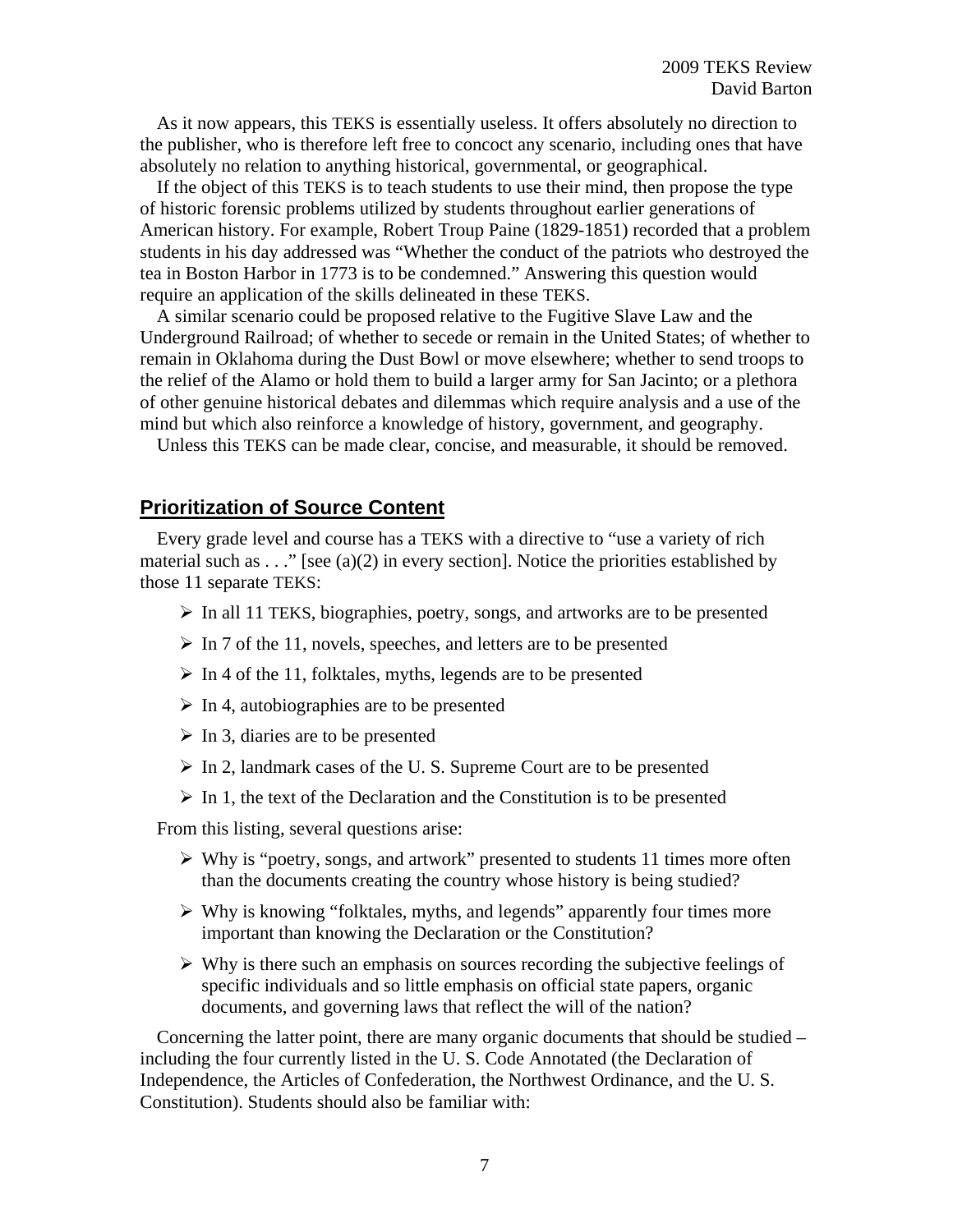- $\triangleright$  The first government document composed in America (the Mayflower Compact) of 1620)
- $\triangleright$  The first written constitution (the Fundamental Orders of Connecticut of 1638)
- $\triangleright$  The first written bill of rights (the Massachusetts Body of Liberties of 1641)
- $\triangleright$  The first joint government in America (the New England Confederation of 1643)
- $\triangleright$  The Frame of Government of Pennsylvania (1681-1682)
- $\triangleright$  The Constitution of Carolina (1690)
- $\triangleright$  The constitutions of independence (such as the 1776 constitutions of Delaware, Virginia, North Carolina, etc.)
- $\triangleright$  The only constitution in the world still in use today older than the U.S. Constitution (the Massachusetts Constitution of 1780)
- The Federalist and Anti-Federalist Papers (1787-88)

and several others, yet most of these documents are not referenced in the TEKS. It is more important that students understand these documents and the repetitive themes they represent than to know autobiographies, folktales, myths, and novels.

Additionally, while speeches are sometimes indicated as a source to be presented [Grades 4-8 (a)(2); U. S. History, World History, and U. S. Government (b)(2)], some speeches definitely rank much higher than others and must be included – including Thomas Jefferson's First Inaugural, Abraham Lincoln's Second Inaugural, Patrick Henry's "Liberty or Death" oration, John Hancock's oration on the Boston Massacre of 1770, and especially George Washington's "Farewell Address." In fact, for over a century after it was delivered, Washington's "Farewell Address" was printed as a separate textbook because of its singular importance; students were taught that this Address was the most significant political speech ever delivered by an American President. Many states even required students be annually tested on its content (as well as on the content of the U. S. Constitution, the Declaration of Independence, and the state's constitution), and to this day, that Address is read annually in the U. S. Senate on Washington's birthday. That Address has transcended every generation of Americans and should be studied today with as much vigor as it was in previous generations, yet the TEKS only mention that Address in passing and students do not even read from it. Furthermore, of the famous orations mentioned above, the only one read in the TEKS is Lincoln's Second Inaugural; the others must also be read.

Similarly, while letters are sometimes mentioned as a source to be presented [Grades 4- 8 (a)(2); U. S. History, World History, and U. S. Government (b)(2)], some letters are definitely more important than others and must be presented, such as Abigail Adam's letter of March 31-April 5, 1776 to John Adams; Thomas Jefferson's January 1, 1802, letter on separation of church and state; Benjamin Franklin's 1790 letter to Thomas Paine about the issues soon to be published in *The Age of Reason*; George Washington's circular letter to the Governors in 1783; William Barret Travis' famous 1836 letter from the Alamo; the Rev. M. R. Watkinson's letter of November 13, 1861, to Secretary of the Treasury Salmon Chase; Dr. Martin Luther King's April 16, 1963, "Letter from a Birmingham Jail"; etc. All of these letters represent more than just the single opinion of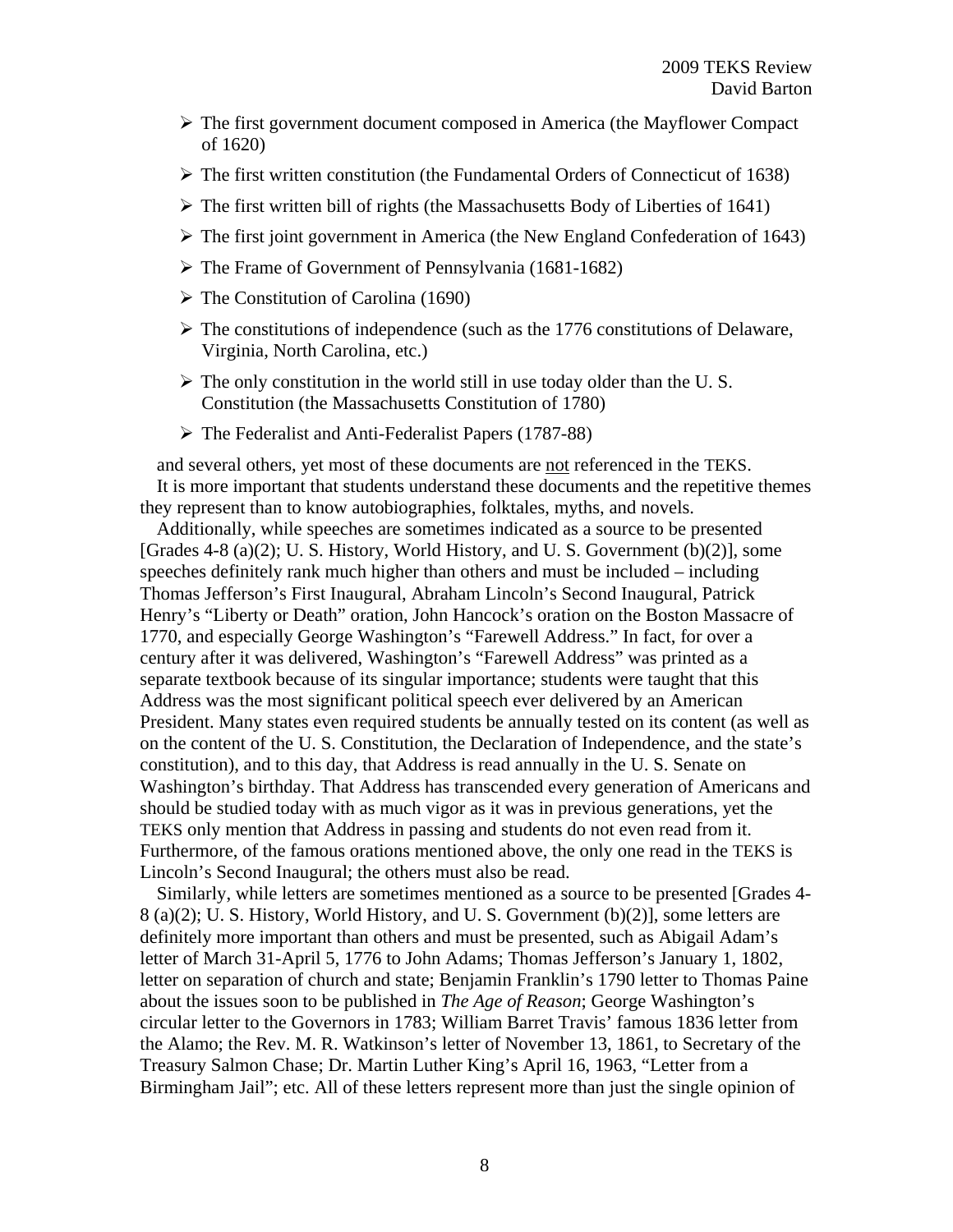one person – they embody sentiments that reflected the beliefs and feelings of large constituencies, yet only two of these letters are mentioned in the TEKS (Travis & King).

In short, the emphasis on sources as they currently appear in the TEKS is almost exactly opposite of what it should be; this must be reversed. The most important items should be covered most often; items of lesser importance should be covered less often. And while students are repeatedly called upon to "differentiate," "locate" "analyze," "sequence," "categorize," etc. the various forms of oral, visual, and print material [Grade 4 (b)(22)(A); Grade 5 (b)(25)(A); Grade 6 (b)(21)(A); Grade 7 (b)(21)(A); Grade 8 (b)(30)(A); *passim*], what is missing from the entire TEKS document is any type of structure establishing a prioritization for the various sources of information.

Students must learn that not all forms of information are equally credible and must be taught from the beginning how to prioritize sources and historical evidence: organic documents are of primary importance, legal and statutory documents next; then informational sources such as diaries, letters, biographies, autobiographies, and news sources; with novels and oral sources being toward the bottom of the list. Furthermore, students must recognize hearsay evidence or journalistic opinions and understand that they are given little weight; and even in documentary history, there are levels of sources, including primary, secondary, and tertiary sources; and confirmation from multiple sources is weightier than that from a single source; and sources "interpreting" history are only speculative opinions that are always less credible than authoritative sources presenting tangible documentable fact. And especially with the endless plethora of information easily available on the web, it is particularly critical that students not only early recognize that all sources of information are not equal but also that they learn to discriminate between and rank various sources and claims.

Additionally, the TEKS frequent directive to examine "poetry, songs, and artwork" seems to be misplaced, for that is a study much more directly related to Literature, Music, and Art TEKS than to history. What would be appropriate, however, would be a study of the poets, musicians, or artists that had an impact.

For example, while presenting Phillis Wheatley as America's first black poetess (and pointing out that she began the study of Latin, history, astronomy, ancient history, geography, English, and Bible at the age of six and wrote her first poems at the age of 12), it would be appropriate to present some of her more famous poems, including the one expressing her feelings on being brought from Africa to America. It is also a logical connection to show that George Washington highlighted and promoted her work, even having her read her works at his military camp and before his officers and staff. It is also appropriate to show that she featured George Washington and George Whitefield in two special poems, recognizing two individuals who had a particular impact on her life.

Similarly, rather than presenting artwork such as the Great Seal, instead present Francis Hopkinson and Charles Thomson (the two Framers who devised that seal) and their explanation of its meaning as adopted by Congress in 1782. And rather than examine a song, instead study the account of Francis Scott Key that led to the writing of the Star Spangled Banner and read the words of that song in the context of its history; and then follow the subsequent use of that song across the decades, first as a poem, then a military song, then a national song.

The work of poets, musicians, or artists should be studied in history – but only if they made significant contributions that helped shape the state or nation. "Poetry, songs, and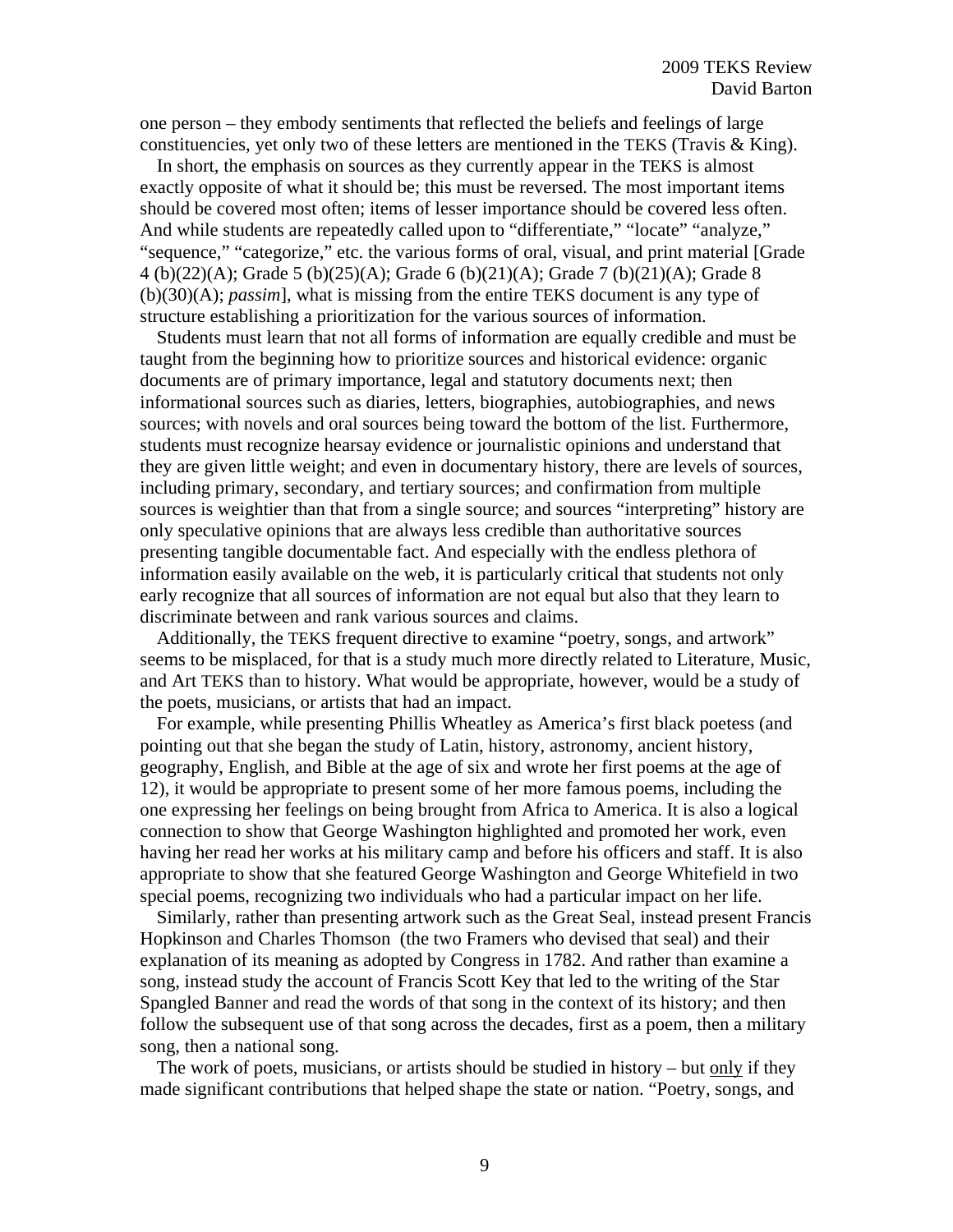artwork" should not be studied *per se* simply on their face; that is a study for academic fields outside of history.

## **"Folktales, Myths, and Legends"**

Interestingly, this particular genre of information is presented to students only in their first four years of school [K-3, (a)(2], and it is specifically listed as one of the primary sources of information to be presented to them. Why are non-factual sources of history such as myths, legends, and folklore presented to the youngest students who lack the age and maturity to clearly distinguish between that which is historical fact and fantasy? Young children tend to take things literally and believe their teacher without reservation; why teach them myths and legends as original sources of information? It is true that many lessons may be seen in Aesop's Fables or Hans Christian Anderson's tales, but they should be introduced to students only after they can safely and regularly distinguish between fact and fantasy.

The preferable approach for young children utilized through the first three centuries of American education was to teach factual history from the beginning; and then as maturity grew, introduce myths, legends, and folklore. Therefore, in the early grades, adopt the proven practice of using biographical history – of telling the interesting and adventuresome stories from the lives of George Washington, Abigail Adams, Wentworth Cheswill, Benjamin Banneker, John Paul Jones, Sybil Luddington, Lewis & Clark, Jedidiah Smith, the Wright Brothers, etc. Later, introduce stories such as Aesop's Fables when students can understand that these are examples utilized to help teach moral truths or to provide entertainment (such as Pecos Bill or Paul Bunyan). The early and repeated emphasis on "Folklore, Myths, and Legends" should be delayed until a solid foundation of factual history has been embedded in the student.

## **The Declaration of Independence**

The state law requiring that an entire week be spent in the study of the Declaration, Constitution, and Bill of Rights in grades 3-12 certainly requires the documents to be covered in the TEKS in every grade, so substantial content about these documents must be presented in each grade in order to provide a week of lessons. Currently, however, the Declaration is mentioned only infrequently in the TEKS, and references to it are broad and vague [c.f., Grade 5, §113.7(a)(1); Grade 5, §113.7(16)(A); Grade 8, §113.7 (16)(C)].

Since the proper emphasis for successful standards must be content-based, at least five specific areas of knowledge concerning the Declaration, its history, and its modern relevance that should be specifically set forth as objects of knowledge for students throughout grades 3-12.

**1. Causes of the Conflict.** TEKS Grade 8 (b)(16)(C) instructs students to read the Declaration and to examine the grievances listed in the Declaration; however, given this directive, modern texts almost universally present only the issue of "taxation without representation," but that issue was actually #17 in the list of the 27 grievances set forth in the Declaration – that is, the issue of "taxation without representation" did not even make the top half of the list of what concerned the Framers. This TEKS should therefore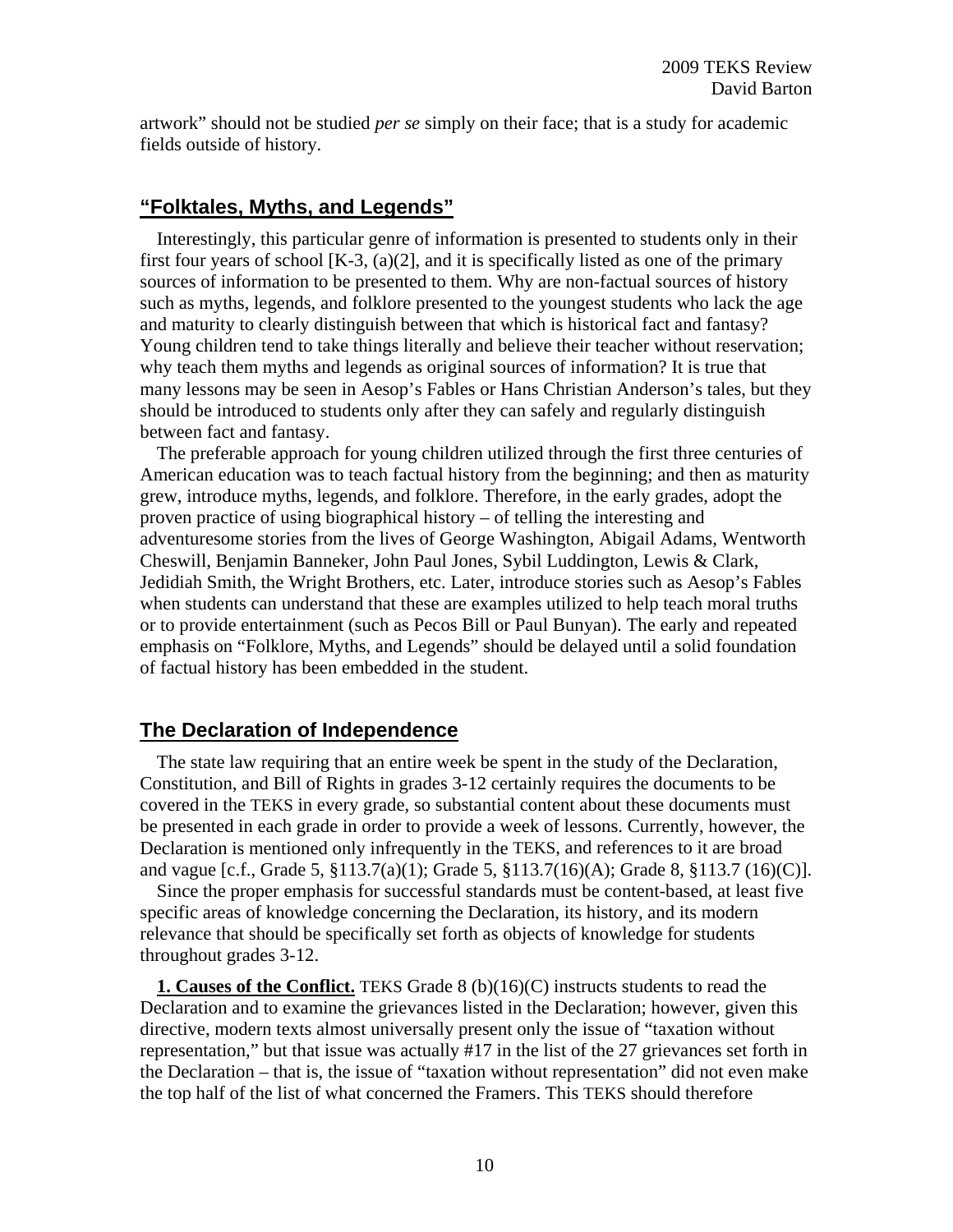specifically require students not only to examine the grievances but categorize all 27 of them – such as the 10 clauses on the abuse of representative powers; 7 on the abuse of military powers; 4 on the abuse of judicial powers; 2 on fostering domestic instability; and 1 each on opposing immigration, increasing the size and intrusiveness of government, cutting off foreign trade, and imposing taxation without representation.

**2. The Signatories of the Declaration and the Sacrifices they Made.** Nowhere do the TEKS indicate that the writers of the Declaration should be examined; rather they only vaguely mention that students should "identify the contributions of significant individuals during the revolutionary period, including Thomas Jefferson and George Washington" [Grade 5 (b) $(2)(A)$ ]. The current modern trend is to present only two or three signers of the Declaration (in the aforementioned case, only one); and almost universally absent is any presentation of the personal sacrifices incurred in honoring their pledge of giving their lives, fortunes, and sacred honor. Virtually unknown to this generation are their sacrifices – that 7 of the 56 signers died during the Revolution; that 3 were made prisoners of war (and 3 wives of the signers were also made prisoners of war); 3 signers lost their children; 3 lost their wives; 17 lost their fortunes and estates; several lost their health; etc. Students should be asked to identify and study not just the typical two or three signers but several of them, including their character, sacrifices, family, and leadership. Such an historical examination will also inculcate the elements of patriotism and citizenship required by state law.

**3. Understanding American Government.** Students [Grade 5 (a)(1), (b)(16)] are told to "identify the roots of representative government in this nation as well as the important ideas in the Declaration of Independence," but nowhere are those ideas specifically identified. Students should be familiar with the fundamental principles of America government set forth in the 126 words in the first three sentences at the beginning of the Declaration and those principles should be regularly reviewed throughout their tenure as a student:

When in the course of human events, it becomes necessary for one people to dissolve the political bands which have connected them with another, and to assume among the powers of the earth the separate and equal station to which the laws of nature and of nature's God entitles them, a decent respect to the opinions of mankind requires that they should declare the causes which impel them to the separation.

We hold these truths to be self-evident, that all men are created equal, that they are endowed by their Creator with certain unalienable rights, that among these are life, liberty and the pursuit of happiness. That to secure these rights, governments are instituted among men, deriving their just powers from the consent of the governed.

(It is from this section that students are to recite by memory under state law.) The principles set forth here and subsequently secured in the Constitution and Bill of Rights include:

- 1. There is a fixed moral law derived from God and nature
- 2. There is a Creator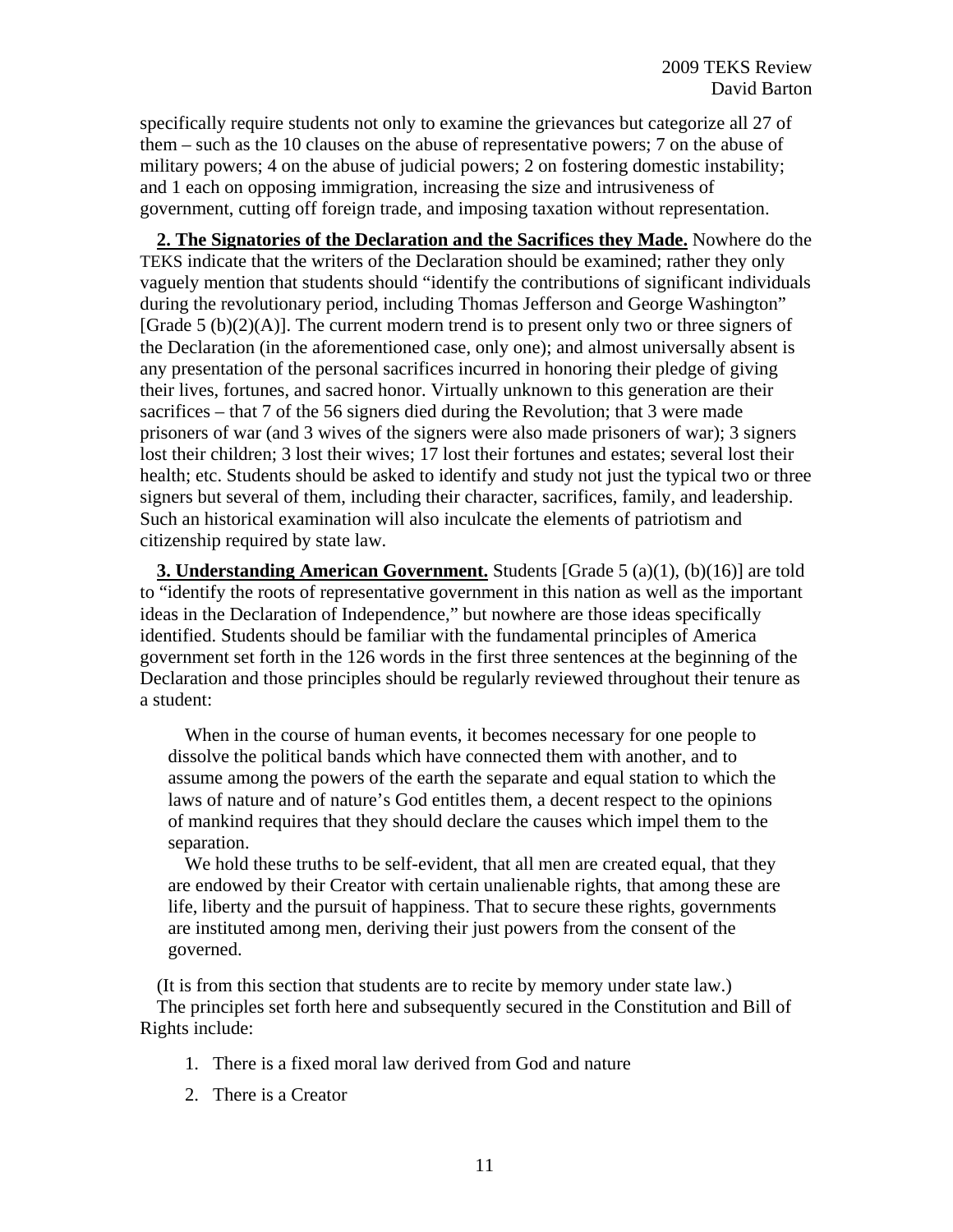- 3. The Creator gives to man certain unalienable rights
- 4. Government exists primarily to protect God-given rights to every individual
- 5. Below God-given rights and moral law, government is directed by the consent of the governed

Students must also understand the Framers' very explicit (and very frequent) definition of inalienable rights as being those rights given by God to every individual, independent of any government anywhere (as John Adams explained, inalienable rights are those rights that are "antecedent to all earthly government; rights [that] cannot be repealed or restrained by human laws; rights [that are] derived from the Great Legislator of the Universe"). The inalienable rights specifically listed in the Declaration include those of life, liberty, and property, and the Bill of Rights subsequently identified other inalienable rights, including freedoms of religion, press, speech, assembly, and petition; the right of self-defense; the sanctity of the home; and due process. Each of these rights is to remain beyond the scope of government and is to be protected inviolable by government. These fundamental five precepts of American government must be thoroughly understood by students, but they are not currently addressed in the TEKS.

**4. The Dual Documents of American Government.** The TEKS should stipulate (but currently do not) that the Declaration of Independence is symbiotic with the Constitution rather than a separate unrelated document. As Samuel Adams pointed out:

Before the formation of this Constitution. . . . [t]his Declaration of Independence was received and ratified by all the States in the Union and has never been disannulled.

John Quincy Adams, in his famous oration, "The Jubilee of the Constitution," similarly explained:

[T]he virtue which had been infused into the Constitution of the United States . . . was no other than the concretion of those abstract principles which had been first proclaimed in the Declaration of Independence. . . . This was the platform upon which the Constitution of the United States had been erected. Its virtues – its republican character – consisted in its conformity to the principles proclaimed in the Declaration of Independence.

Significantly, the Constitution directly attaches itself to the Declaration by dating itself from the year of the Declaration of Independence rather than from 1787, the year of its writing. In fact, to this day every federal law passed by Congress as well as every presidential act is dated not to the Constitution but to the Declaration. Additionally, the admission of territories as States into the United States was typically predicated on an assurance by the State that its constitution would violate neither the Constitution nor the principles of the Declaration.

The interdependent relationship of these two documents was so clear that the U. S. Supreme Court has openly affirmed: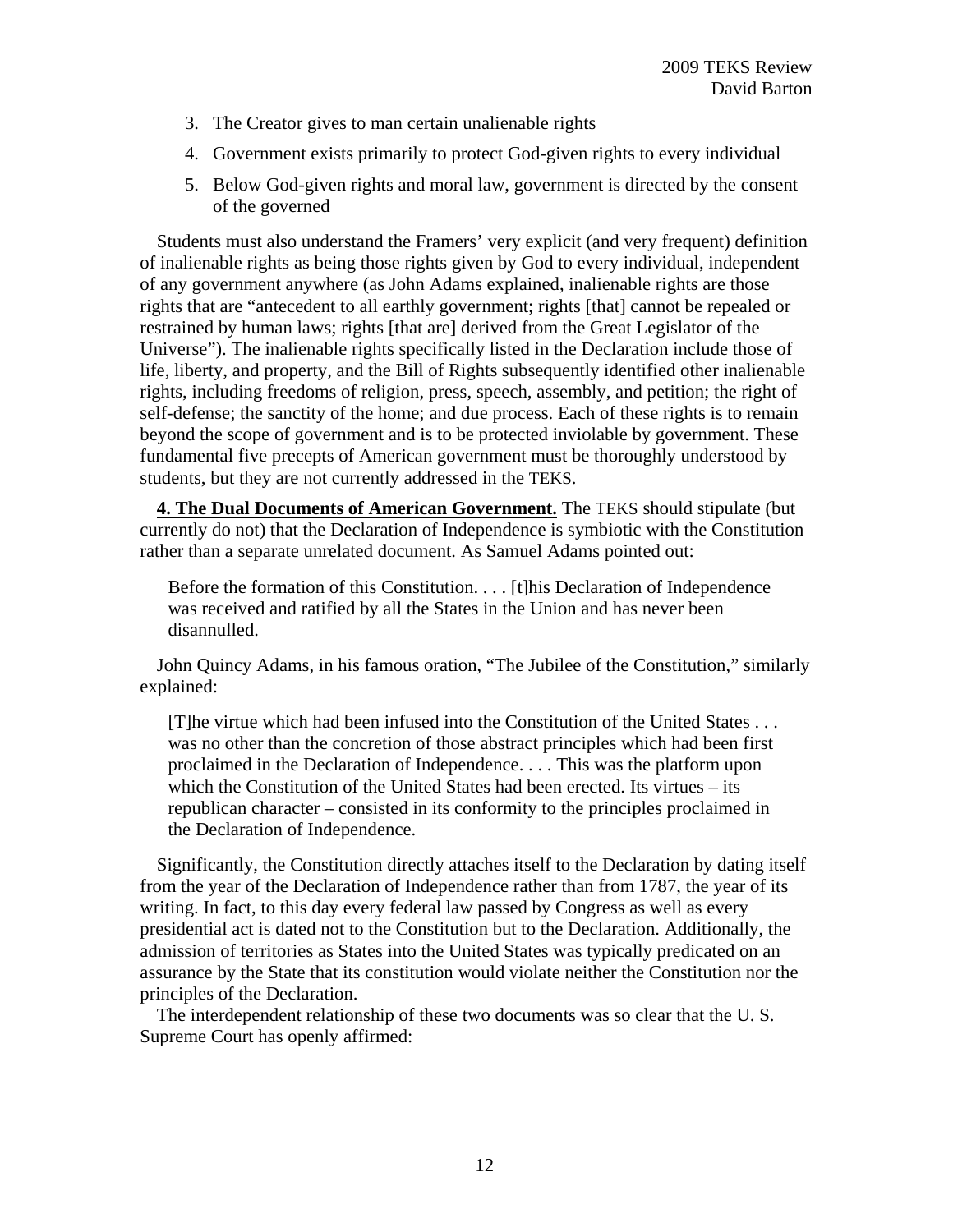The latter [Constitution] is but the body and the letter of which the former [Declaration of Independence] is the thought and the spirit, and it is always safe to read the letter of the Constitution in the spirit of the Declaration of Independence.

Only in recent years have the Declaration and the Constitution wrongly been viewed as independent rather than inseparable and interdependent documents. No opportunity for that mistake should be allowed in the TEKS; they should explicitly connect the two documents and identify the fundamental principles set forth in the Declaration and subsequently secured in the Constitution and the Bill of Rights.

**5. American Exceptionalism.** Students should understand that incorporating the five principles in government has resulted in what is called American Exceptionalism. They must know that not every nation experiences what Americans now routinely take for granted – that the prosperity, stability, and freedoms we enjoy are the direct products of specific ideas of government that we embrace – ideas not held by most other nations either then or now. Therefore, students must learn that they have a responsibility to defend and protect the fundamental ideas behind American Exceptionalism if they wish to continue enjoying the prosperity, stability, and freedoms to which we have become accustomed.

Alexis de Tocqueville, in his famous book *Democracy in America*, penned the phrase that has resulted in the term America Exceptionalism when he declared:

The position of the Americans is quite exceptional, and it may be believed that no democratic people will ever be placed in a similar one.

Students must understand that American Exceptionalism is the result of the five distinctive ideas set forth in the first three lines of the Declaration and subsequently secured in the Constitution and Bill of Rights.

(A similar emphasis must be placed on the ideas, people, process, and content of the Constitution and Bill of Rights in order to accommodate the mandate of the state law regarding "Celebrate Freedom Week.")

# **"Founding Fathers"**

The first mention of a "Founding Father" is in Grade  $8 \text{ (b)}(21)(B)$ . This is way too late. Since students will be covering the Declaration of Independence, Constitution, and Bill of Rights every year beginning in grade 3, the Founding Fathers must be introduced much earlier.

Nowhere in the TEKS is definition given to who constitutes a Founding Father. and the current definition is dramatically different from the historic definition. The modern tendency has become to consider only half-a-dozen individuals as Founding Fathers; and while today's writers consider James Madison as "The Father of the Constitution," previous generations also accorded that title to George Washington, James Wilson, Roger Sherman, and Charles Pinckney – individuals largely ignored today. In fact, the finished Constitution was closer to the recommendations made by Charles Pinckney than to those of any other Framer, yet who today has heard of Charles Pinckney?

Historically, a "Founding Father" is one who exerted significant influence in, provided prominent leadership for, or had a substantial impact upon the birth, development, and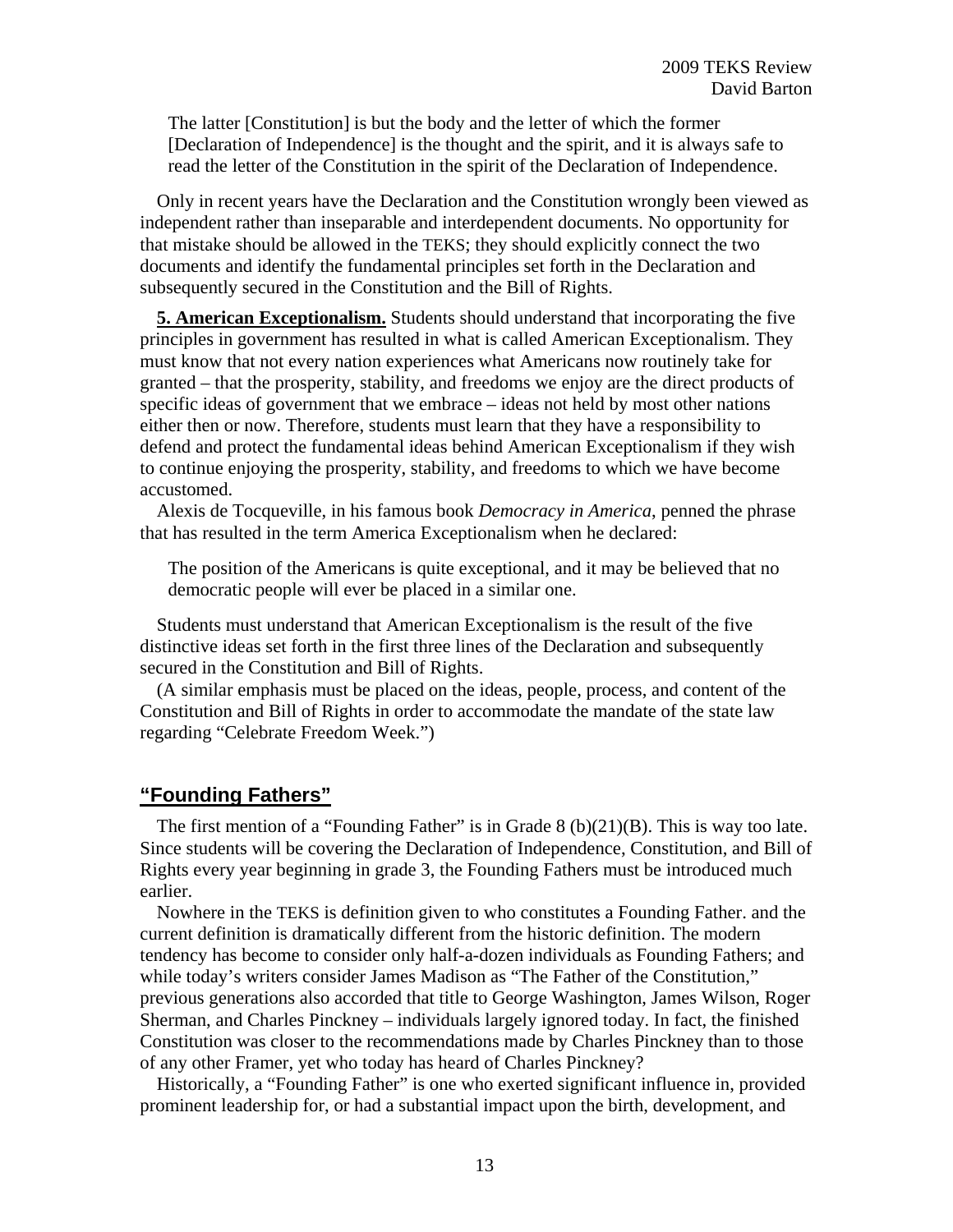establishment of America as an independent, self-governing nation. Some two-hundredfifty or so individuals fit within this definition, including the fifty-six signers of the Declaration of Independence, the fourteen Presidents of Congress during the Revolution, the two-dozen or so prominent Generals who secured independence, the fifty-five delegates to the federal Constitutional Convention, the earliest State Governors largely responsible for the ratification and adoption of the Constitution, and the members of the first Congress who framed the Bill of Rights. In short, it was not just half-a-dozen individuals that birthed the nation; and students should be exposed to many who today are neglected but who nevertheless played substantial roles and made significant contributions – such as Richard Henry Lee, Benjamin Rush, John Witherspoon, Gouverneur Morris, Thomas McKean, Charles Carroll, Henry Knox, John Peter Muhlenberg, Benjamin Lincoln, Jonathan Trumbull, and many others.

# **Government**

Missing in the TEKS is any identification that the government of America is a constitutional republic. And while High School Government  $(c)(1)(B)$  identifies various forms of government, there have been some significant changes in classification and terminology since 1998, so a modernization is appropriate. According to the classification made by the U. S. Intelligence communities, current dominant forms of government across the world include:

- $\triangleright$  Authoritarian (whether dictatorship, military junta, monarchy, oligarchy, emirate, or sultanate): seen in nations such as Libya, Syria, Bahrain, Bhutan, Jordan, Belarus, Kuwait, Qatar, Burma, Mauritania, Oman, Saudi Arabia, Swaziland, Brunei
- ▶ Socialistic: France, Sweden, Denmark
- Communistic (or Maoist, Marxist, or Marxist-Leninist): China, Cuba, North Korea, Laos, Vietnam
- Democratic: Guatemala, Hong Kong, Macau,
- $\triangleright$  Ecclesiastical theocracy: Iran, the Vatican
- Parliamentary: Jamaica, Grenada, Aruba, Australia, Bangladesh, Barbados, Bulgaria, Czech Republic, Israel, Iraq, Latvia, Lithuania, Mauritius, Slovakia, Bermuda, Mongolia, Botswana, Burkina Faso, Estonia, Greece, Singapore, Slovenia
- $\triangleright$  Tribal: parts of Pakistan, Libya,

Students should not only be able to identify the prominent characteristics of each type of government but also which countries currently use different types of governments; students should also locate those nations on a map to reinforce geography skills.

Additionally, not only should students be able to recognize the various forms of government but a specific comparison of our government should be made with other governments. Clearly, not all governments have the same outcome, and students must understand the consequences of certain philosophical ideas and be able to articulate why those forms of government are inferior to and provide less liberty, stability, and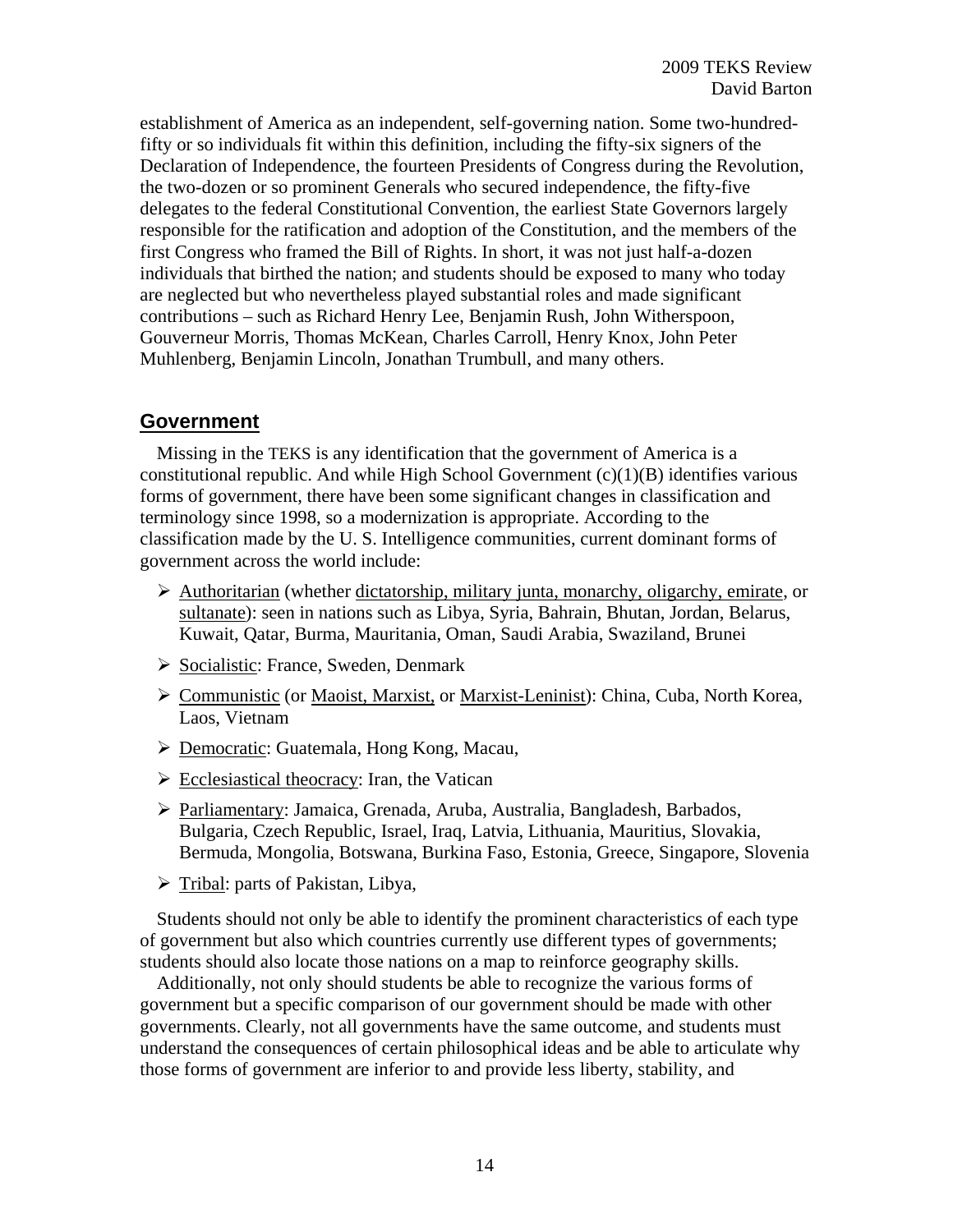individual rights than that which is provided in a constitutional republic. This bolsters an understanding of American Exceptionalism.

## **Rights and Duties**

One of the emphases lacking throughout the TEKS addressing government is that of citizen responsibilities. There is an occasional mention of citizen rights, and an occasional mention of responsibilities – as in Grade  $6$  (b)(14)(B) [and to a lesser degree in Grade 7 (b)(16) and Grade 8 (b)(20)(F)]:

(14) Citizenship. The student understands the relationship among individual rights, responsibilities, and freedoms in democratic societies. The student is expected to:

(B) explain relationships among rights and responsibilities in democratic societies.

This theme should be expanded from its mention in Grade 6 and be included in the other grade levels. From both the historical and citizenship viewpoint, it is improper to teach rights without teaching responsibilities – a point repeatedly made clear by the Framers and early statesmen.

For example, James Wilson (signer of the Declaration and Constitution) declared: "To each class of rights, a class of duties is correspondent." John Quincy Adams agreed: "The connection between a people and their government is a connection of duties as well as of rights." Dewitt Clinton similarly declared: "If knowledge teaches man his rights, it also teaches him his duties." (Significantly, the word "duty" appears no where in the TEKS yet it is a powerful word indicating the gravity of the responsibilities of a citizen.)

It is appropriate to teach the right of free speech, but it is also incumbent to teach the responsibilities accompanying free speech – that of accuracy, civility, truth, and good taste. It is appropriate to teach the right to keep and bear arms, but it is also incumbent to teach safety and good judgment. The same is true with every other right – it has a corresponding duty and responsibility.

In fact, voting and civic participation should not be portrayed as a optional right but rather as a civic duty – as a responsibility incumbent on all citizens. For example, in Grade 4 (b) (notice the indicated changes):

(18) Citizenship. The student understands the *importance necessity and duty of* voluntary individual participation in the democratic process. The student is expected to:

(A) explain how individuals  $\frac{c}{n}$  must participate voluntarily in civic affairs at state and local levels;

(B) explain the role of the individual in state and local elections;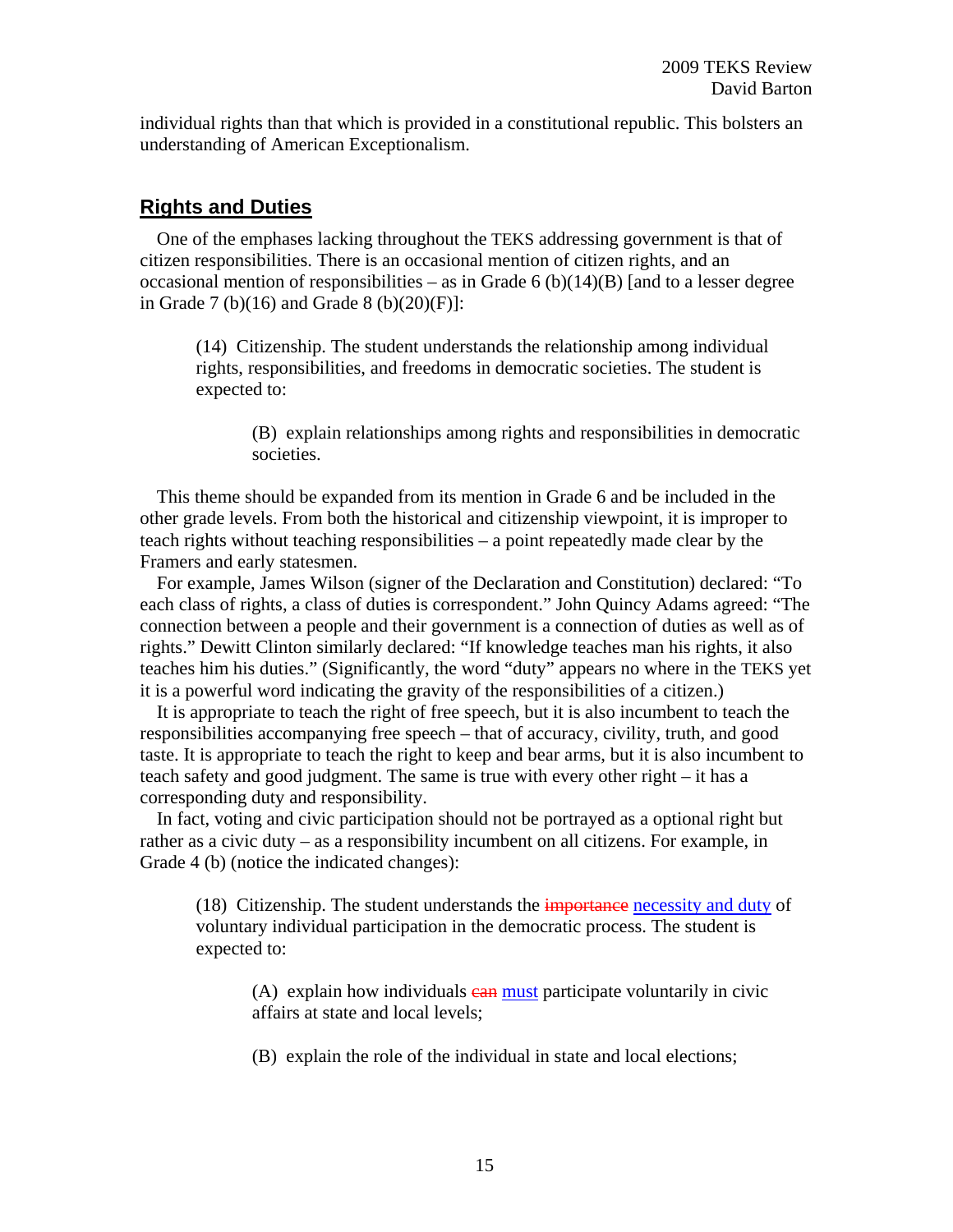The casualness of civic involvement in the TEKS should be strengthened and made more sober and serious.

Similarly, another duty of citizens is to be virtuous – American constitutional selfgovernment simply cannot function without a virtuous and educated citizenry:

Only a virtuous people are capable of freedom. **BENJAMIN FRANKLIN**

A popular government [a government of the people] cannot flourish without virtue in the people. **RICHARD HENRY LEE**

The government . . . can never be in danger of degenerating . . . so long as there shall remain any virtue in the body of the people. **GEORGE WASHINGTON**

He who makes a people virtuous makes them invincible. **JOHN WITHERSPOON**

While the people are virtuous, they cannot be subdued; but when once they lose their virtue, they will be ready to surrender their liberties to the first external or internal invader. **SAMUEL ADAMS**

The Framers also understood that religion provided the surest basis for virtue:

It is religion and morality alone which can establish the principles upon which freedom can securely stand. Religion and virtue are the only foundations . . . of republicanism and of all free governments. **JOHN ADAMS**

The great pillars of all government and of social life . . . [are] virtue, morality, and religion. This is the armor, my friend, and this alone, that renders us invincible. **PATRICK HENRY**

Religion and good morals are the only solid foundations of public liberty and happiness. **SAMUEL ADAMS**

True religion affords to government its surest support. **GEORGE WASHINGTON**

To neglect the duty to be a virtuous citizen and expect the nation to remain strong is just as chimerical as removing the heart and soul from a body and expecting it to remain alive, healthy, and vibrant.

Additionally, inspirational stories of those fulfilling their duty and disregarding their own safety or personal convenience should be presented throughout this strand – such as the account of The Four Chaplains; William Carney; soldiers at Valley Forge; those in the Alamo; Dorrie Miller; the personal losses suffered by signers of the Declaration such as Abraham Clark, Richard Stockton, Thomas Nelson Jr.; etc. These are all examples of individuals who did their duty and fulfilled their citizen responsibilities regardless of the personal cost or inconvenience.

# **Free Enterprise System**

The free-enterprise system is mentioned throughout the TEKS but is very poorly presented. Students are told to "explain the characteristics of the free enterprise system" [Grade 5, (a)(1)] but those characteristics are inadequately identified. While the TEKS do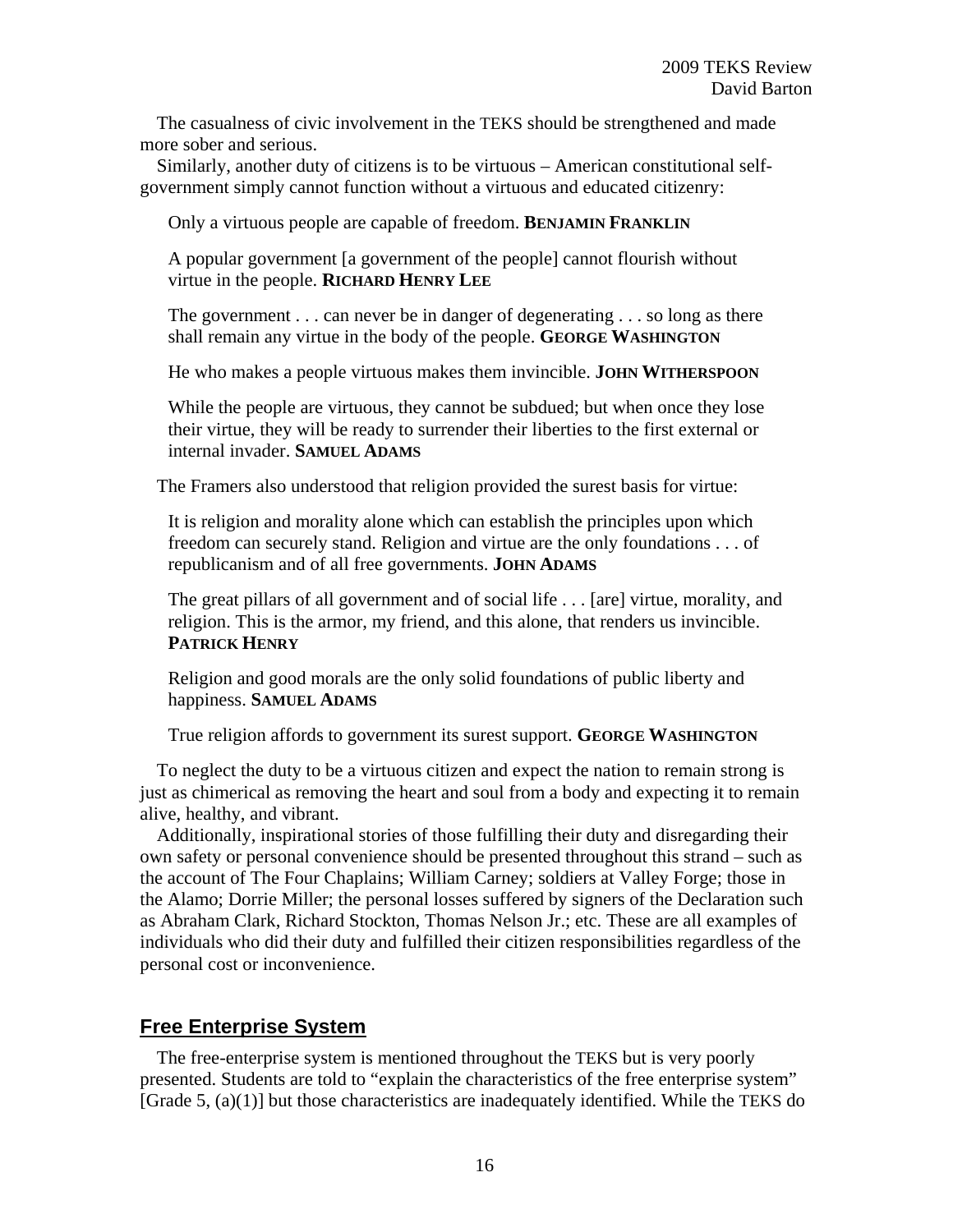mention supply and demand [Grade 5 (b)(12)(a-b)] and scarcity [Grade 3 (b)(7)(a-d)], they go no further. Consider the following poor presentation in the TEKS [Grade 3  $(b)(7)(a-c)!$ :

"The student is expected to define and identify examples of scarcity; explain the impact of scarcity on the production, distribution, and consumption of goods and services; explain the impact of scarcity on interdependence within and among communities"

Yet, it is indisputable fact that the abundance of a product is just as great an influence on a market as is its scarcity (just try opening a McDonalds on a corner if there are already McDonalds on each of the other three corners). Why require that just half (scarcity) of a paired influence (scarcity and abundance) be discussed?

Other specific elements of the free enterprise system that must be included in the TEKS include:

- $\triangleright$  Competition
- $\triangleright$  Quality
- $\triangleright$  Ethics
- $\triangleright$  Innovation
- $\triangleright$  Entrepreneurship
- $\triangleright$  Choice
- $\triangleright$  Accountability
- $\triangleright$  Profit
- $\triangleright$  Freedom from government regulation, interference, or subsidy
- $\triangleright$  Private ownership

These elements must be presented, identified, learned, discussed, and understood by students if they are indeed to "function in a free enterprise society" as currently directed by the TEKS  $[K-8(a)(4); U. S. History and World History (b)(4); etc.$ ].

# **Economics**

An emphasis on economics as a separate strand results in many historical misportrayals. It is true that free-enterprise is required by statutory law to be an emphasis, but that is definitely not the same as a separate strand for economics. In fact, the pursuit of economics as a stand-alone strand in history reflects what has now become a discredited approach. Originally introduced in the 1920s, popularized in the 1950s-1980s, and rebuffed in the 1990s, this approach was termed "the economic view of American history" and reduced complex historical issues to a single motive – a motive that often did not accurately reflect history.

For example, in Grade 5: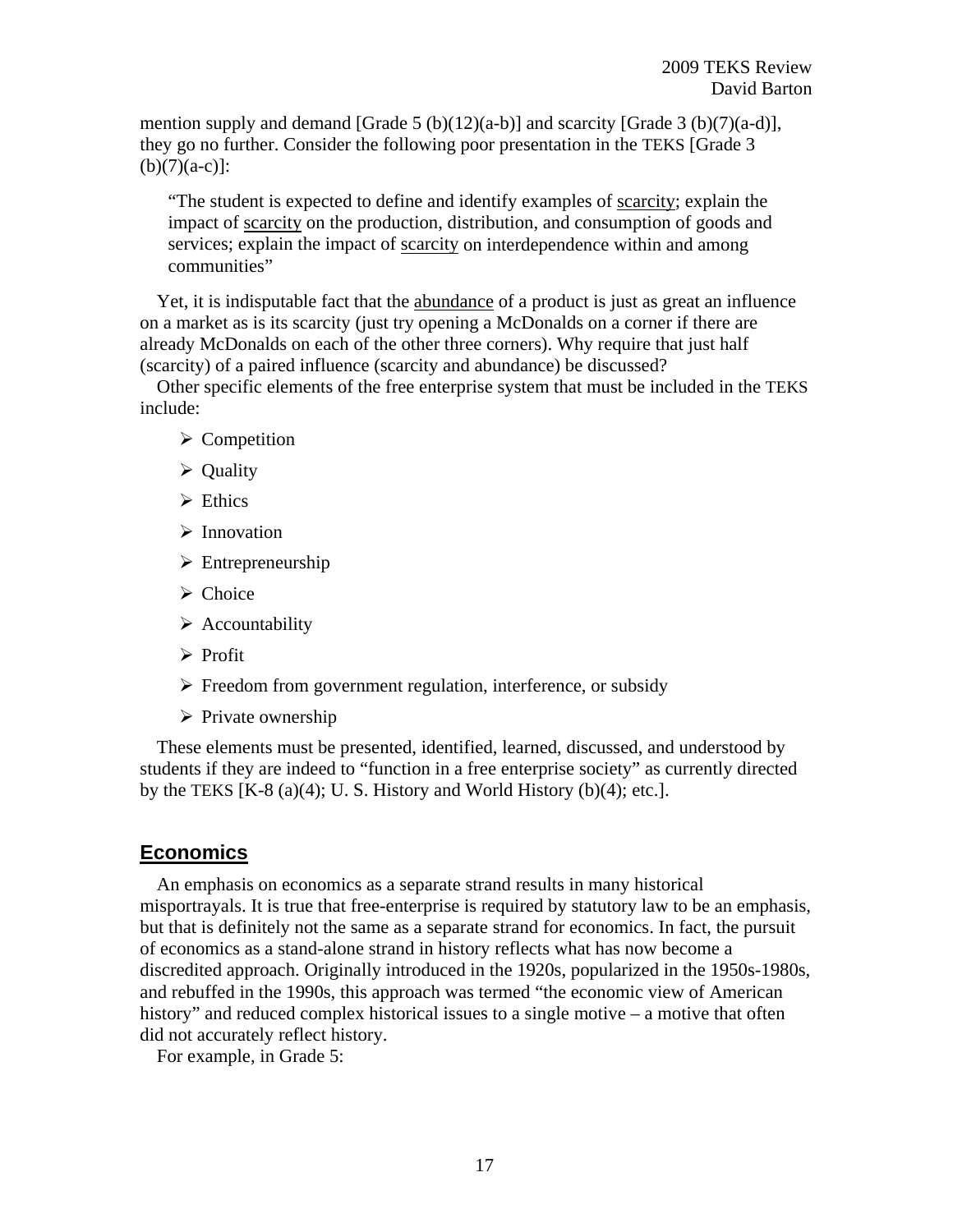(11) Economics. The student understands the reasons for exploration and colonization. The student is expected to:

> (A) identify the economic motivations for European exploration and settlement in the United States; and

(B) identify major industries of colonial America.

By this strand, the motivations for exploration and colonization are directly tied to economics; but the colonial charters cite religious motivations many times more often than economic motivations. The use of a separate economic strand becomes a means to exclude an examination of other sometimes complex motivations, including not only that of religion but also the desire for freedom, a longing to begin a new life, or even just the simple love of adventure.

Similarly, in Grade 4:

(11) Economics. The student understands the reasons for exploration and colonization. The student is expected to:

> (A) identify the economic motivations for European exploration and settlement in Texas and the Western Hemisphere; and

(B) identify the economic motivations for Anglo-American colonization in Texas.

Again, the economic strand is used to identify economic "motivations" for the colonization of Texas, thus excluding an examination of other causes.

It is because the "economic view of American history" excludes so many other significant aspects of history that this approach has been discredited and rejected. Consequently, economics as a separate strand in the TEKS should be dropped; it should be presented only as it naturally occurs within history, government, and geography rather than as an artificial emphasis that often generates an inaccurate portrayal of history.

## **Geography**

Because recent findings of students' knowledge of basic geography report that "American [students] scored second to last on overall geographic knowledge, trailing Canada, France, Germany, Great Britain, Italy, Japan and Sweden," more attention should be focused on the study of geography.

Beginning at the elementary level, there needs to be an increased emphasis on locating nations within the framework of contemporary news. At every grade level, students should be able to identify on a globe or map the location of nations or events they are hearing in the news for that week (e.g., the war in Afghanistan and Iraq, nuclear weapons in Iran and North Korea; slavery in the Sudan; the economic changes in China and Pakistan; the change of leadership in Cuba; the genocide in Darfur; the president's visit to Egypt; etc.).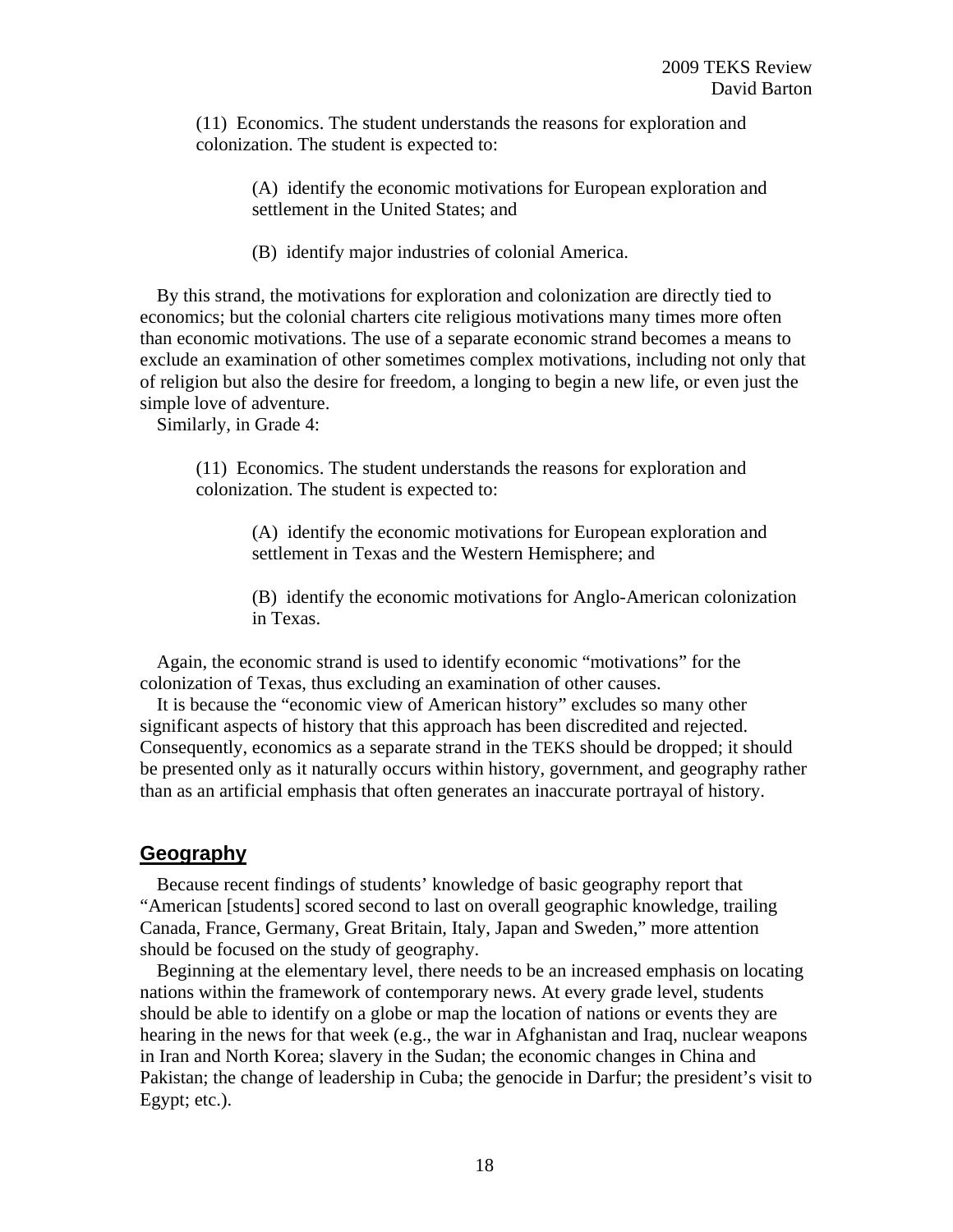Furthermore, there is little repetition of locating the same places from year to year  $$ that is, in Grade 5, students are to locate all fifty states; but why not do the same in Grades 6-12? An emphasis on repetitive geography as well as stronger emphasis on practical news-driven geography beginning at the elementary level and continuing throughout high school will help diminish the deplorable geography results now so apparent by the time students finish high school.

# **Heroes of History**

It often appears that the names included in individual TEKS do not necessarily represent what is described in a particular TEKS; instead it seems that a list of names to be covered in a history text was compiled and then those names were scattered throughout the document without specific regard to the specific content of that TEK. In other cases, the selection made was not a particularly strong representative.

For example:

- $\triangleright$  In Grade 5 (b)(1)(B), Anne Hutchinson, although an historic figure was not "a significant colonial leader."
- $\triangleright$  In Grade 5 (b)(5)(B), Colin Powell is a weak choice for a group representing those "who have made contributions to society in the areas of civil rights, women's rights, military actions, and politics," but Harry Truman desegregate the military and called for civil rights planks in the Democrat Platform, end WW II, and serve as an effective president, thus including him in three of the categories off that TEKS rather than just the one category for Powell.
- $\triangleright$  In Grade 5 (b)(19)(C), Cesar Chavez may be a choice representing diversity but he certainly lacks the stature, impact, and overall contributions of so many others; and his open affiliation with Saul Alinsky's movements certainly makes dubious that he is a praiseworthy to be heralded to students as someone "who modeled active participation in the democratic process."
- $\triangleright$  In Grade 5 (b)(24)(A), there are certainly many more notable scientists than Carl Sagan – such as Wernher von Braun, Matthew Maury, Joseph Henry, Maria Mitchell, David Rittenhouse, etc.

# **Causes and Motivations in our Form of Government**

In the government section, more attention should be given to why certain things occurred – American constitutional government and its unique features are not just a happy accident or a cosmic stroke of luck.

As one example, in High School Government (c)(8)(A)

(8) Government. The student understands the American beliefs and principles reflected in the U.S. Constitution. The student is expected to:

(A) explain the importance of a written constitution;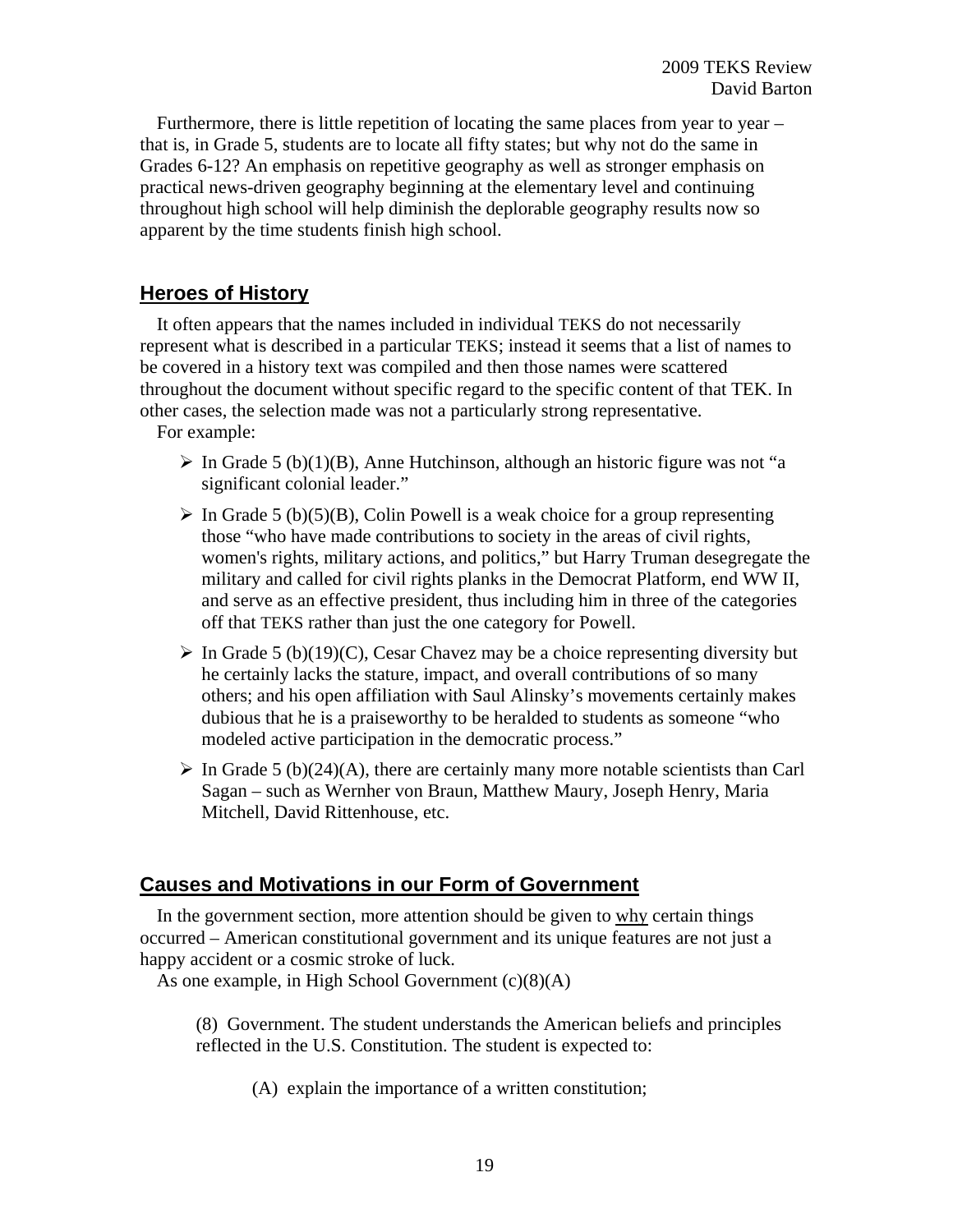But the importance of a written constitution cannot be understood unless one understands why written documents were originally introduced into American government.

In 1638, when the Revs. Thomas Hooker, Samuel Stone, John Davenport, and Theophilus Eaton established Connecticut, Hooker delivered a famous sermon based on Deuteronomy 1:13 and Exodus 18:21 explaining that "They who have power to appoint officers and magistrates [i.e., the people], it is in their power also to set the bounds and limitations of the power and place." From the Rev. Hooker's teachings and leadership sprang the "Fundamental Orders of Connecticut" – America's first written constitution (and the direct antecedent of the federal Constitution), thus causing Connecticut to be titled "The Constitution State."

But while Connecticut produced America's first written constitution, it definitely had not produced America's first written document of governance; to the contrary, written documents were the norm for every colony founded by Bible-minded Christians. After all, this was the Scriptural model: God had given Moses a fixed written law to govern that nation – a pattern that recurred throughout the Scriptures (c.f., Deuteronomy 17:18- 20, 31:24, II Chronicles 34:15-21, etc.). As renown prize-winning Cornell University professor Clinton Rossiter affirmed:

The Bible gave a healthy spur to the belief in a written constitution. The Mosaic Code, too, was a higher law that men could live by  $-$  and appeal to  $-$  against the decrees and whims of ordinary men. (emphasis added)

Bible-minded pastors and colonists were so committed to the principle of written documents of governance that they even required them in their own churches. As famous historian John Fiske (1842-1901) noted:

If we remember now that the earliest New England towns were founded by church congregations and led by their pastors, we can see how town government in New England originated.

Very simply, a written document gave the people security against arbitrary or capricious actions by their rulers and also established clear guidelines that provided for societal stability, establishing "the rule of law, not of men." Therefore, to "explain the importance of a written constitution," students must understand the origins of written governing documents in America.

Similarly, students are to identify how our government reflects the "separation of powers" [Grade 7 (b)(14)(A); Grade 8 (a)  $\&$  (b)(16)(D); World History (c)(8)(B); Government (b)  $\&$  (c)(8)(D)], but there is nothing to tell students why this important feature was incorporated – why did America become the first nation of recent centuries to include this characteristic in its government documents. And why were governmental powers separated?

According to George Washington, John Adams, James Madison, Alexander Hamilton, and many other Framers, it was because of their belief in the religious teaching of the depravity of man as taught in churches of Reformed theology across America. Man in himself was no "angel" (as Madison expressed it in the *Federalist Papers*) and therefore in his natural selfishness he would be tempted to abuse power. Consequently, given the variable and undependable nature of man, if American government was to endure, power